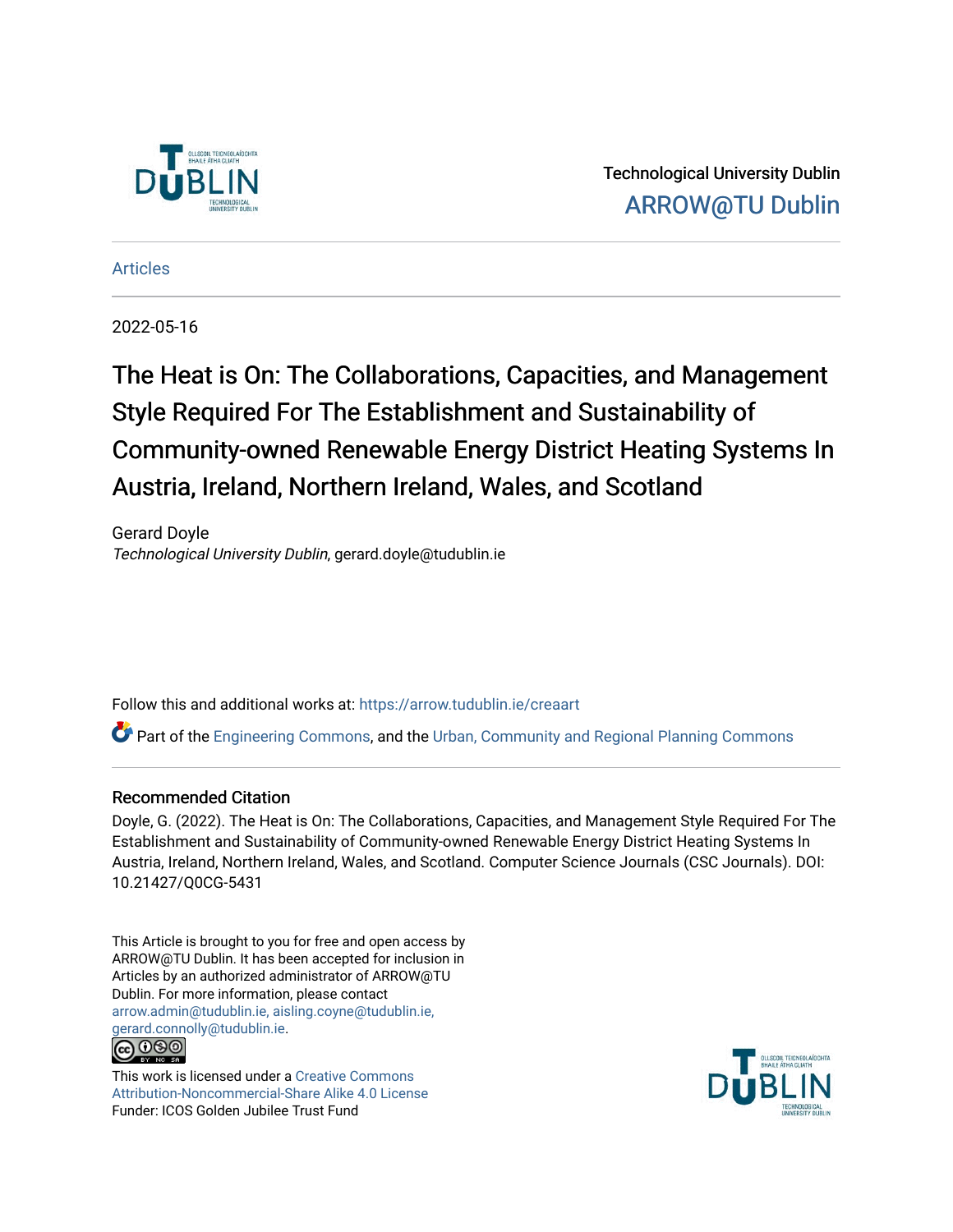# **The heat is on: The collaborations, capacities, and management style required for the establishment and sustainability of community-owned renewable energy district heating systems in Austria, Ireland, Northern Ireland, Wales, and Scotland**

**Dr. Gerard Doyle** *Environment and Planning TU Dublin Dublin, Ireland [gerard.doyle@tudublin.ie](mailto:erard.doyle@tudublin.ie)*

#### **Abstract**

International reviews of countries' progress at tackling climate change show that Ireland is making small levels of progress on tackling issues associated with climate change. This paper will highlight the pivotal role the State performs, both at national and local level, in creating the conditions essential for the establishment of community-owned renewable energy district heating systems. In particular, the State can provide funding for these initiatives to acquire the management and technical expertise essential for their establishment and maintenance. This paper will also examine a theoretical framework, referred to as capacity analysis, to explain the capacities that need to be in place for the successful implementation of community-owned renewable energy district heating initiatives. The theoretical framework employed here is based on the 'conceptual framework' developed by Middlemiss and Parrish (2010) which consists of four categories of capacity. The research methodology involves a case study with cases from Austria, Ireland, Northern Ireland, Wales, and Scotland. The research indicates that the State needs to provide a range of supports for communities to establish community-owned renewable energy district heating initiatives - including management supports and training principals in managing such initiatives. The research also points to the importance of engaging with a number of stakeholders. Managers need to value engagement with residents living in local communities and also perform a key role in ensuring community-owned renewable energy district heating initiatives become financially sustainable.

**Keywords:** biomass, communities, district heating, and renewable energy.

# **1 INTRODUCTION**

International reviews of the progress of different countries in tackling climate change show that Ireland is making small levels of progress on addressing issues associated with climate change (Kirby & O'Mahony, 2018). Regarding energy security, Ireland had an import dependency of 85% in 2014, estimated to cost €5.7bn. In 2014, 97% of imports were fossil fuels (Sustainable Energy Authority of Ireland, 2017). Although Ireland has made modest progress in meeting its EU renewable electricity target, it has failed to increase the proportion of the heat energy from renewable sources. The recently published Climate Action Plan outlines how Ireland can transition from fossil fuel dependency. According to the plan, the public sector will make a significant contribution to the generation of renewable heat through setting increased targets for the generation of renewable heat from district heating systems (DECC, 2021). In addition, the plan affords communities a central role in the transition through the establishment of community renewable energy initiatives including district heating systems (DECC, 2021).

There is evidence that community-owned renewable energy projects secure greater support than investor-owned ones (Roby & Dibb, 2019). Thus, as a result of less resistance to renewable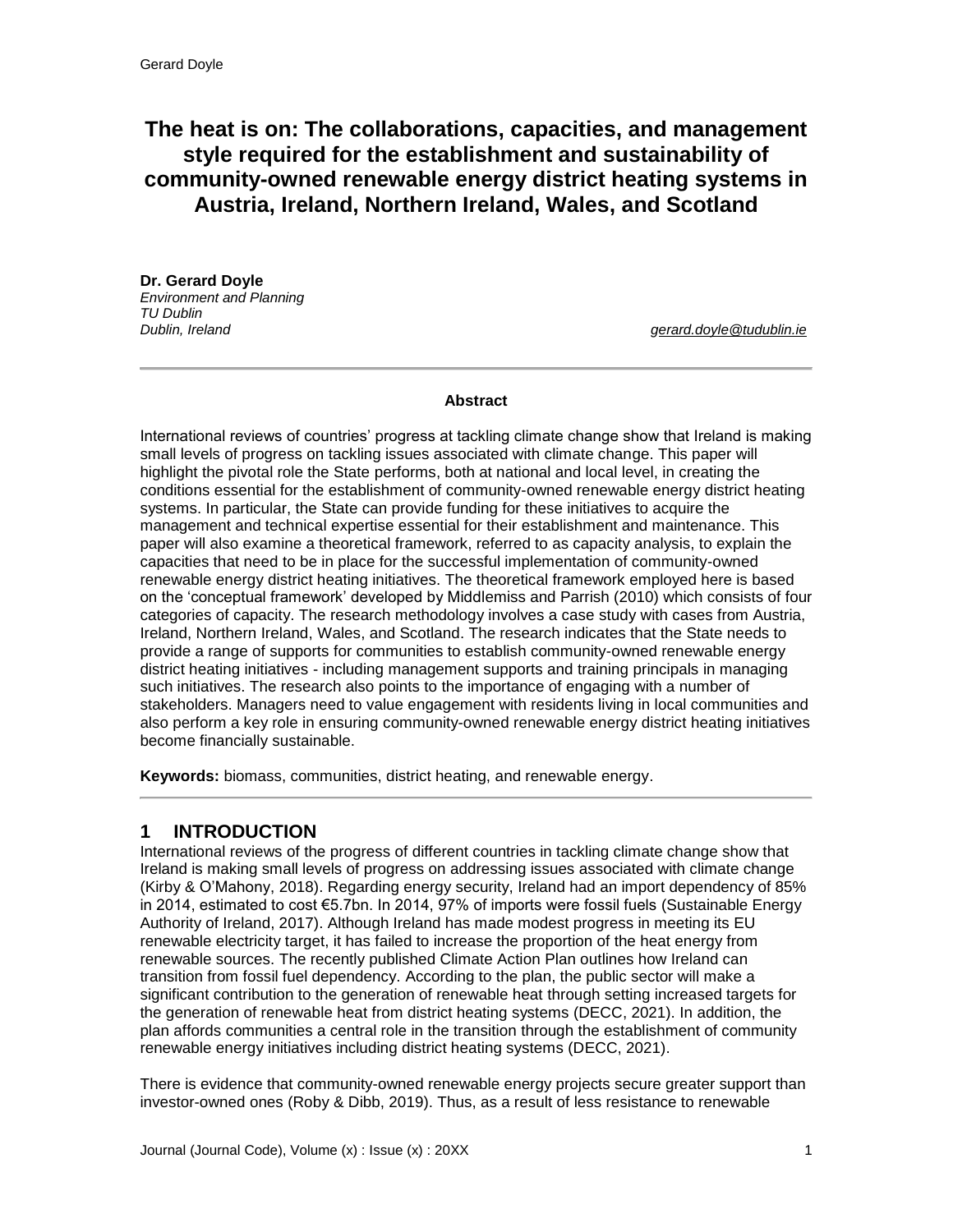energy projects, community ones are more likely to secure planning permission (Savaresi, 2019). However, they tend to require the support of local authorities to become established (Magnusson, 2011). This support can take a number of forms. First, local authorities can complete heat plans which provide the rationale for the formation of community-owned renewable energy district heating initiatives (Connolly & Mathiesen, 2014). Second, local authorities can pilot renewable energy district heating systems in their buildings (Paiho & Saastamoinen, 2018). In so doing, institutional resistance is reduced to the deployment such technology. Third, local authorities can provide funding to put in place management systems essential for the establishment and maintenance of these initiatives (Van der Waal, 2020).

This paper will examine a theoretical framework, referred to as capacity analysis, to explain the capacities that need to be in place for the successful implementation of community renewable energy district heating initiatives. Also, this paper examines the capacities needed for the successful implementation of and maintenance of community-owned renewable energy district heating initiatives in Ireland. The core question being addressed is:

What capacities contribute to the successful implementation and maintenance of communityowned renewable energy district heating initiatives in Ireland?

District heating entails transferring thermal energy from a centralised source by a pipeline system to its end users (Gartland & Bruton, 2017). The heat used is metered at each building. District heating systems can come in different sizes such as:

- Communal heating systems that heat single buildings with multiple users.
- Localised heating systems where multiple buildings are heated by a centralised heating system in a confined area or a campus.
- District heating systems that provide heat to a neighbourhood or town.

The cases selected in this study are localised heating systems.**<sup>1</sup>**

This paper has a number of elements. Section 2 provides a review of the relevant literature pertaining to the research question. It comprises a theoretical framework and the context for community-owned renewable energy district heating systems. The methodology is outlined in Section 3, that contains the case selection strategy, the methods employed, and an outline of how the data is analysed. Section 4 details the research findings. It outlines that the promoters of community-owned renewable energy district heating initiatives require a range of expertise. They need to be trusted within their respective communities. The initiatives require supports. The research also points to the importance of engaging with different stakeholders. Dialogue with the residents living in the communities, where the community-owned renewable energy district heating initiatives are located, is also deemed a key factor for the establishment and maintenance of these initiatives. Section 5 provides a discussion and conclusion. The Appendix contains the lists of questions employed to guide the interviews.

# **2 LITERATURE REVIEW**

l

### **2.1 Theoretical Framework**

The concept of capacity refers to the ability of members of a community or indeed the community itself to make changes by harnessing the resources at their disposal either individually or collectively (Middlemiss & Parrish, 2010).

**<sup>1</sup>** The term 'district heating systems' tends to be the term used. Hence, in order to avoid confusion, district heating system will be used throughout this paper.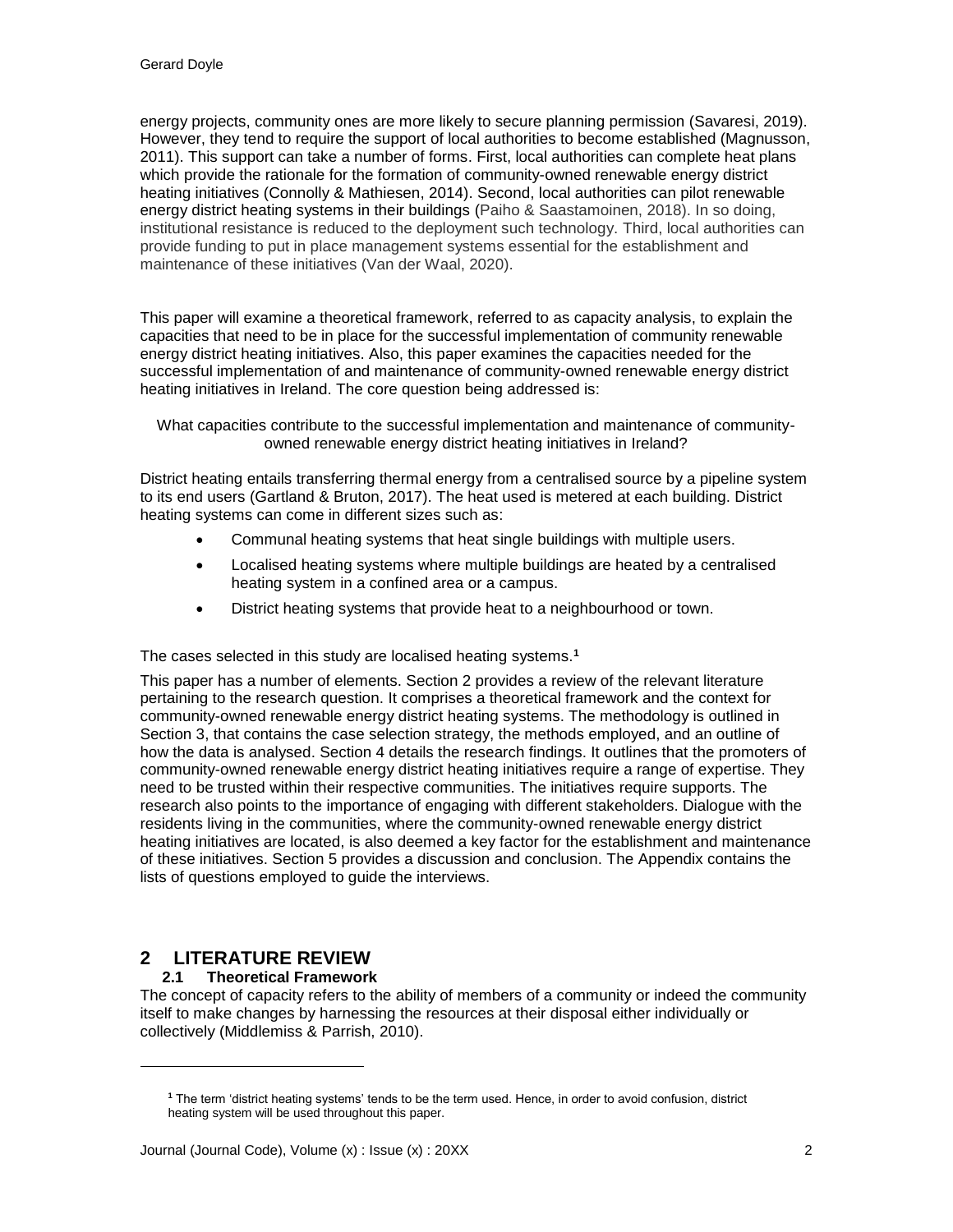A theoretical framework is employed which encompasses individual, structural, cultural, and infrastructural capacities that are interlinked (Middlemiss & Parrish, 2010. Middlemiss and Parrish (2010) define individual capacity as the resources held by individuals within a community. Resources comprise three components: (i) the understanding individuals have of sustainability issues, (ii) their willingness to act, and (iii) the skills they possess to act. Middlemiss and Parrish (2010) assert that an individual's social context shapes their capacity to initiate social enterprises. The structural capacity of a community focuses on the culture and values pertaining to organisations within a community that have an influence over communities' efforts to implement social enterprises with an environmental focus (Middlemiss & Parrish, 2010). Politicians are included in this category. Infrastructural capacity refers to the stock of infrastructure that is present in communities which is conducive to the drive to promote sustainability (Middlemiss & Parrish, 2010). Some communities have infrastructure which makes them more conducive to the establishment of community-owned renewable energy district heating initiatives. Cultural capacity refers to the level of commitment and openness to sustainability that exists within a community (Middlemiss & Parrish, 2010). It is influenced by the historical context around sustainability within a community.

Building on the above work of Middlemiss and Parrish (2010), Pringle's (2015) theoretical framework narrows the focus from sustainable living to exploring community energy. There are four categories of capacity which constitute the theoretical framework]. Individual capacity is defined as the level of skills, values and finance that individuals within a community possess which can assist in the formation of community-owned renewable energy initiatives. The social context of an individual shapes their capacity to initiate community renewable energy schemes (Middlemiss & Parrish, 2010). The capacity for individuals to act is linked to the resource availability within a community (Robbins & Rowe, 2002).

The structural capacity of a community is concerned with the culture and values pertaining to organisations both within and outside a community which have an influence on, or could be influenced by, other organisations within the community. Pringle (2015) includes politicians in this category (Pringle, 2015). The presence of community organisations and supportive state and local development institutions can contribute to a range of barriers being overcome (Pringle, 2015). Infrastructural capacities refer to the stock of infrastructure that is present in communities which are conducive to the drive to promote sustainability.

Finally, cultural capacity refers to the level of commitment and openness to sustainability that exists within a community. The cultural capacity is influenced by the level of commitment to the values associated within the community, and the historical attitude, towards sustainability. A high level of trust of community projects and state institutions within communities contributes to them becoming more receptive to the development of community renewable energy initiatives (Walker et al., 2007).

The above four capacities are interlinked and have an impact on one another ((Middlemiss & Parrish, 2010).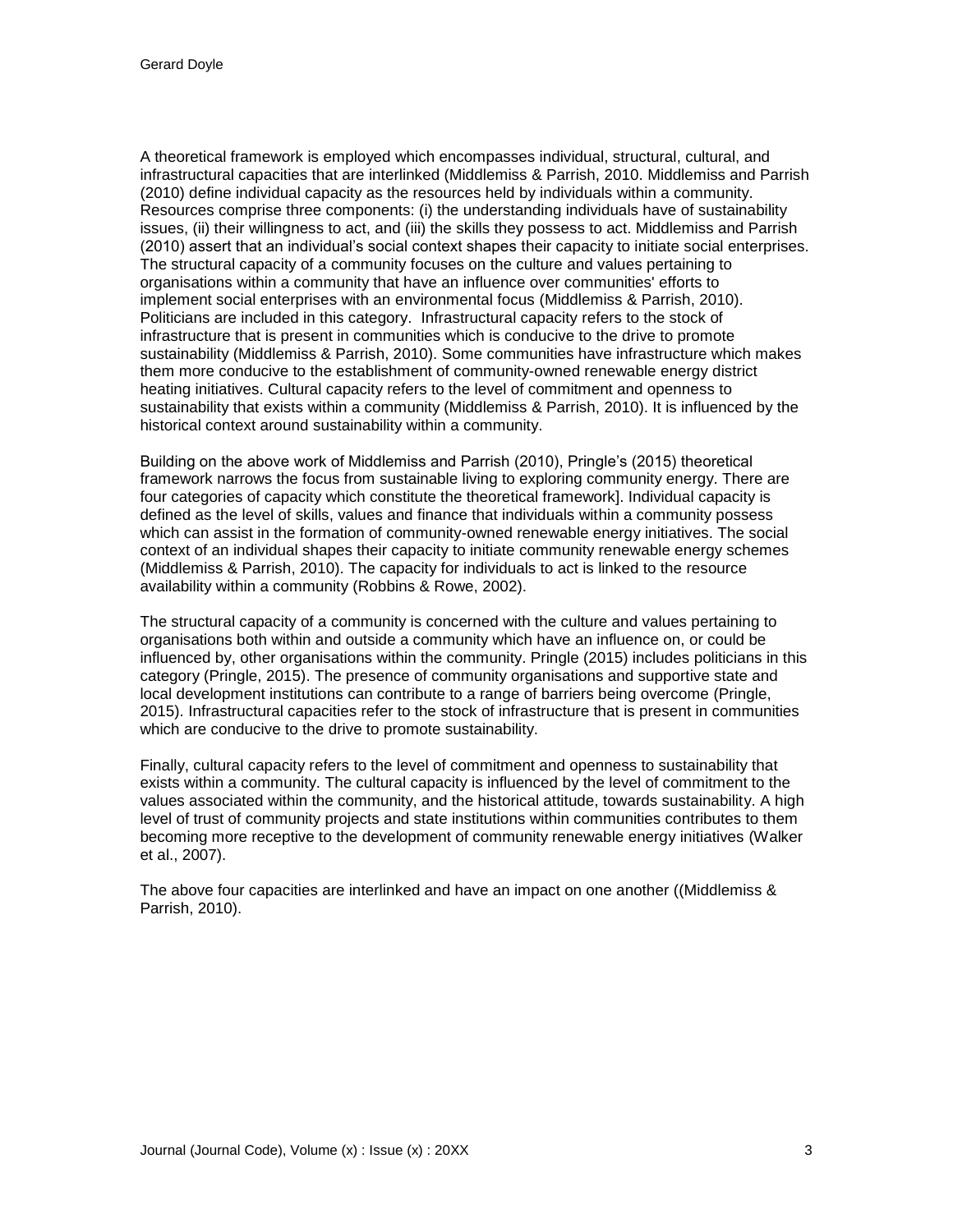

#### **FIGURE 1: Adapted from the theoretical frameworks of Middlemiss and Parrish (2010) and Pringle's (2015).**

The above theoretical framework focuses on the capacities required for the successful implementation of community energy initiatives. Although the above framework is robust, it requires some modification when applied to community-owned renewable energy district heating initiatives. This modification is necessary to detail the capacities required to successfully implement these initiatives.

The research has highlighted that in relation to cultural capacity, the majority of communities would not have a history of developing these initiatives, and therefore values associated with their establishment should be broadened. Perhaps the greatest challenge in the development of these initiatives in Ireland is to address the pervasive culture of individualism and consumerism which has taken root in Irish society (Kirby, 2010). This cultural change will require a number of interventions, over a lengthy period of time, by community organisations, trade unions and progressive political parties to demonstrate that another Ireland is possible where the benefits of the economy are not unequally apportioned on the basis of class. One potentially effective measure would be to deliver an awareness campaign in schools, youth organisations, community organisations and third level institutions on the potency of social enterprise in addressing the many socio-economic issues Ireland is encountering.

With regards to infrastructural capacities, it was surprising that securing the land for the district heating system was not considered a challenge by any of the cases. However, access to a reliable source of biomass is critical to successful operation of these initiatives. Therefore, this should be incorporated into the framework.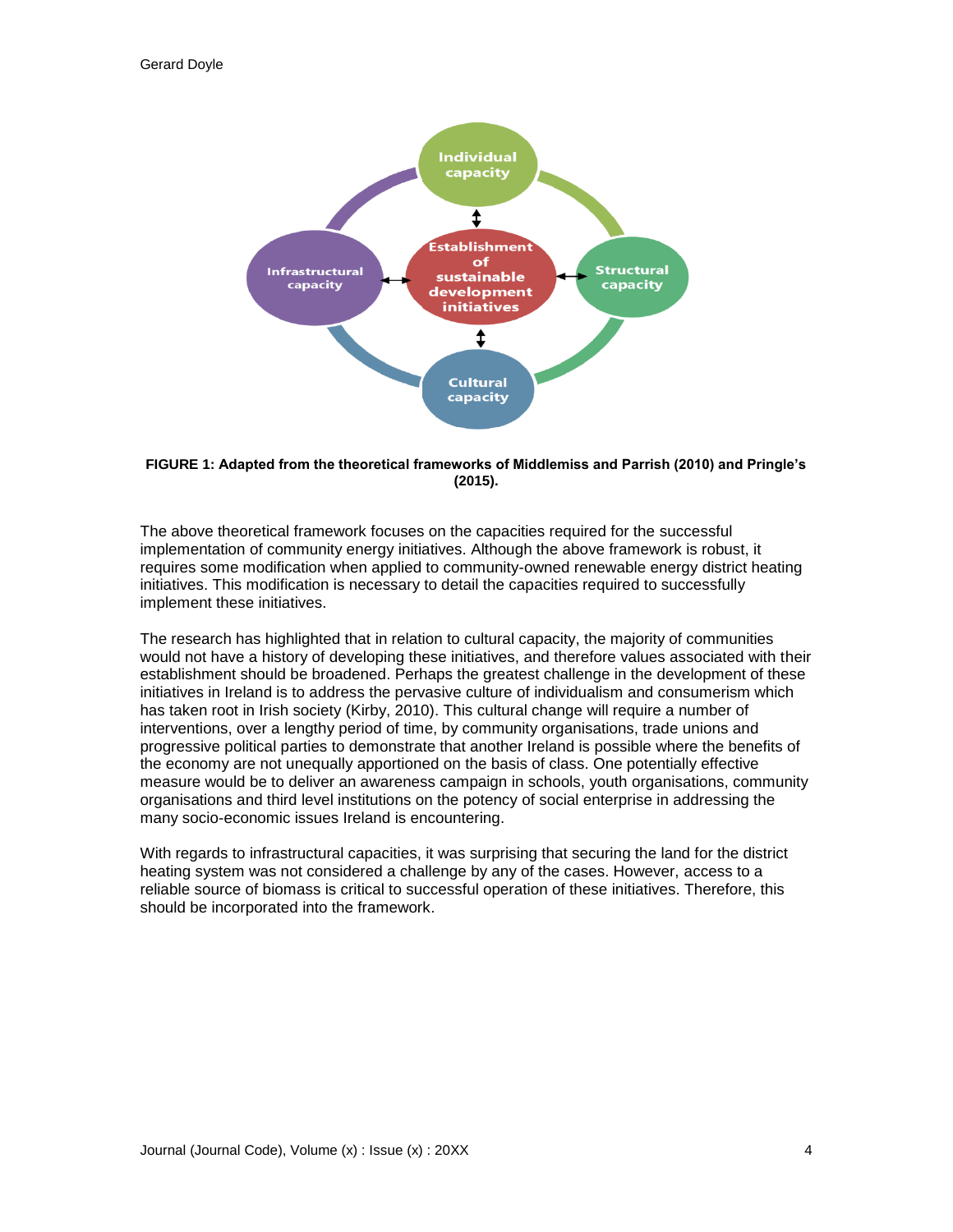

**FIGURE 2: Theoretical framework incorporating research findings**

The research findings allude to community-owned renewable energy district heating initiatives encountering a number of challenges. Therefore, resilience within the governance structure of these initiatives could be included as a component of the theoretical framework.

The theoretical framework does not place much weight on the importance of community engagement. Indeed, it needs to be modified to take into account the fact that managers need to both value and have the capacity to engage with their respective communities. In addition, the framework also does not place much emphasis on the values that exist among residents as opposed to those that pertain to individuals active among community organisations. This is an important factor when one considers the level of residents' resistance in Ireland to the installation of renewable energy technology.

State agencies, such as Teagasc<sup>2</sup>, should encourage and support farmers to allocate a proportion of the land for growing biomass. Research should be undertaken to examine how credit unions could provide finance to community organisations intending to develop communityowned renewable energy district heating systems.

#### **2.2 Key capacities for the establishment of community-owned renewable energy initiatives**

A desire for autonomy is recognised as a motivating factor in mobilising communities to develop renewable energy co-operatives, in particular, to gain greater control over their energy supply (Pringle, 2015). Walker (2008) elaborated on the concept of autonomy to identify the following motives in establishing community renewable energy initiatives:

l

**<sup>2</sup>** Teagasc – the Agriculture and Food Development Authority – is the national body in Ireland providing integrated research, advisory and training services to the agriculture, food industry and rural communities (www. teagasc.ie).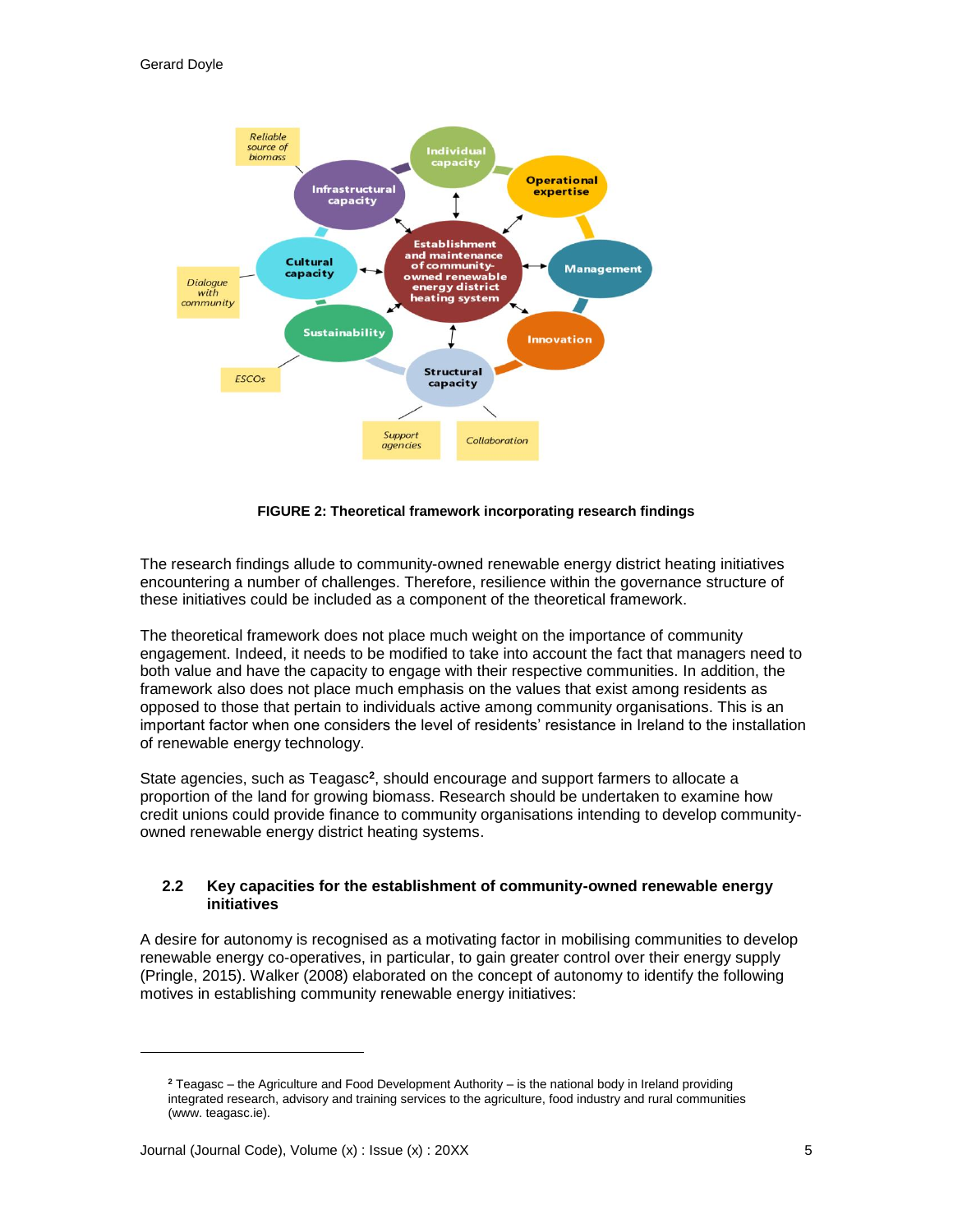- Provides a source of income generation for communities and a focus for local regeneration. In so doing, these initiatives can galvanise the local economy.
- Supplies households with a cheaper supply of energy (heat and electricity) than energy corporations.
- Enables local control over the process of developing renewable energy initiatives.
- Enables community leaders to put into practice their ethical and environmental values.

In relation to economic motives, Walker's (2008) assertion regarding the supply of cheaper energy is supported by Chittum and Østergaard (2014), who highlight how Danish district heating systems that are mutually owned by the customers can lead to lower-cost supply of heat to households. Furthermore, the members value the transparency associated with how energy costs are set. Regarding local economic development, Leicester et al. (2011) identifies employment generation and the provision of necessary infrastructure for industrial development as motives for developing sustainable development initiatives, including renewable energy co-operatives. Furthermore, sustainable development initiatives can serve as a mechanism for the social and economic regeneration of rural communities (Hain et al., 2005).

Regarding individual capacity, there are a number of key skills that individuals need during the planning, mobilisation, and developmental phases associated with community-owned renewable energy district heating systems (Seyfang et al., 2014). These can be categorised into interpersonal, technical, and organisational skills. Interpersonal skills such as confidence, resilience, and communication are considered crucial to the development of community-owed renewable energy district heating initiatives (Sperling, 2017). Technical skills include the ability to draft and interpret financial management reports, knowledge of renewable energy technology, and management expertise (Sperling, 2017). The organisational skills that key individuals require include the capacity to undertake meaningful consultations and to make effective decisions (Becker, Kunze, & Vancea, 2017). The vision and styles of leadership of key members are considered as being critical to the success of community-owned renewable energy district heating systems (Sperling, 2017; van der Horst, 2008).

With regards to structural capacities, the presence of community organisations and supportive state and local development institutions can contribute to overcoming a range of barriers (Mulugetta et al., 2010). Strong relationships with community organisations and state agencies can lead to them either directly performing the role of animator of community energy initiatives/renewable energy co-operatives or providing funding for communities to secure the necessary expertise (Hain et al., 2005; Meister et al., 2020). In particular, local authorities can perform a central role in directly enabling communities to develop community-owed renewable energy district heating initiatives through the provision of supports and as collaborative partners (Wirth, 2014), or indirectly through the establishment and resourcing of intermediaries - actors that create 'new possibilities and dynamism within a system' (Howell, 2006, p. 104). The lack of intermediaries serves as a barrier to communities developing community-owned renewable energy initiatives (Watson et al., 2020). Infrastructural capacities, such as access to appropriate tracts of land, are required for the deployment of renewable energy co-operatives' installations (Hain et al., 2005).

The establishment of support bodies at national and regional levels contribute to promoters having access to the technical expertise and capacity to effectively engage with a range of stakeholders (Rakos, 2001). In Austria, these support agencies provide strategic management expertise to nascent community organisations committed to the development of communityowned renewable energy district heating systems (Rakos, 2001). Moreover, research highlights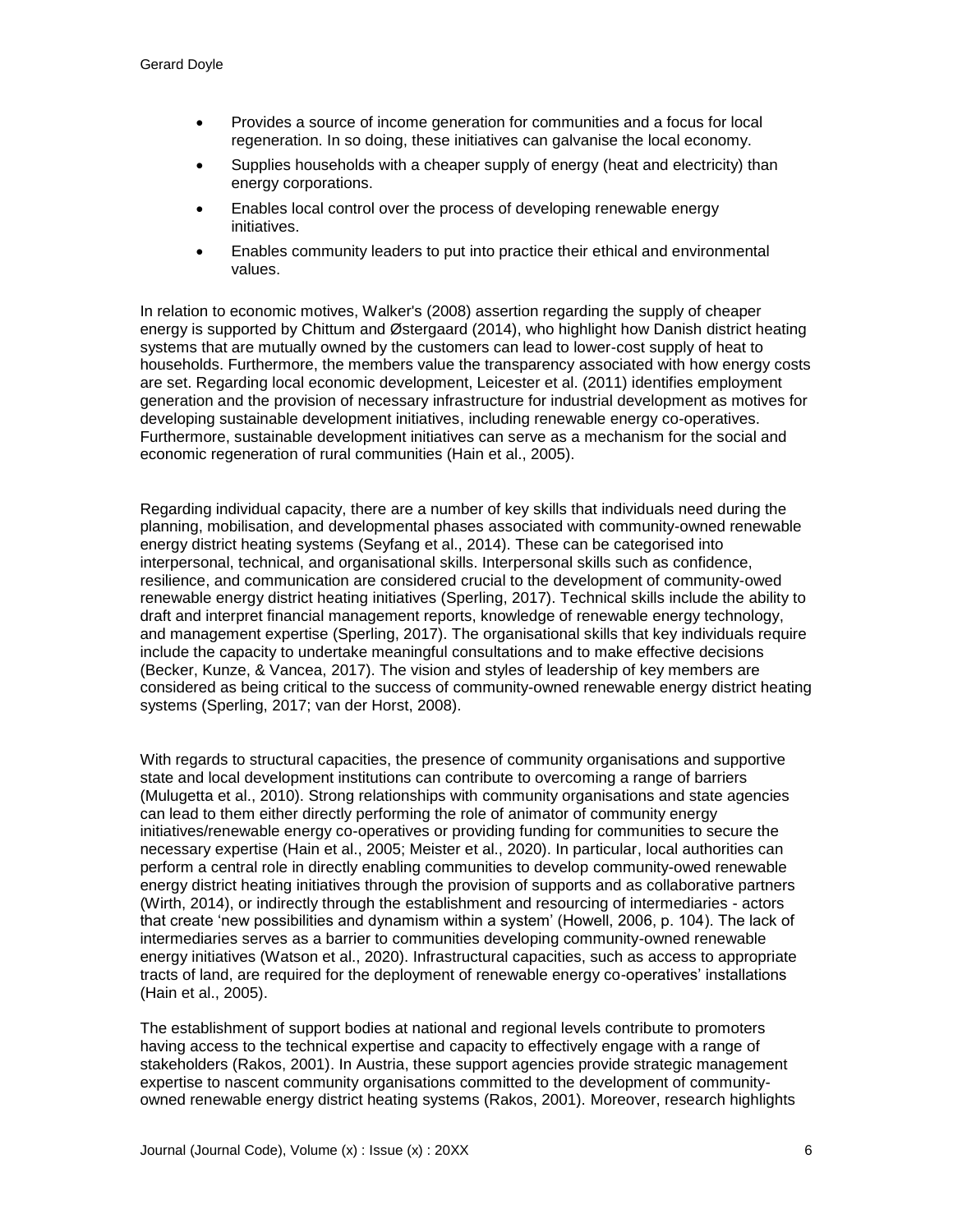the importance of management employing a long-term strategy for the establishment of renewable energy initiatives (Thollander & Dotzauer, 2010). Indeed, this intervention contributes to the long-term sustainability of community-owned renewable energy initiatives (Savaresi, 2019).

The provision of a range financial supports is also deemed critical to the establishment and diffusion of community district heating systems (Maldener, 2007). Managers of these initiatives with financial management expertise enhance the likelihood of them becoming financially sustainable (Chittum & Østergaard, 2014). Managers of community-owned renewable energy district heating systems with limited management capacity can result in these initiatives failing to effectively respond to challenging circumstances (Hufen & Koppenjan, 2015).

District heating systems minimise the risk of households experiencing breakdown in the heating system producing their heat (Chittum & Østergaard, 2014). The risk of households linked to a district heating system being charged excessive prices for their heat is minimised when the customers are empowered to form a consumer co-operative (Chittum & Østergaard, 2014). A willingness to participate in co-operatives is underpinned by a belief in co-operation and mutuality (Chittum & Østergaard, 2014). However, in Ireland, a culture of individualism prevails which presents a barrier to participation in these initiatives (Doyle, 2019).

The engagement of Energy Service Companies can minimise financial risk to the consumers of these initiatives (Chittum & Østergaard, 2014). In relation to the development of district heating systems in the United States of America, the presence of 'champions' is identified as being key to their implementation. However, organisations are required to initiate and develop them (Burch, 2010). In Austria, well-respected residents of villages and the presence of accessible support agencies are important actors in the diffusion of district heating systems (Maldener, 2007). In Ireland, the lack of intermediaries serves as a barrier to communities developing community renewable energy initiatives (Watson et al., 2020)

Two additional sets of actors in this space are (a) regional politicians for their defence of grant funding for district heating systems and (b) scientists for their promotion of state-of-the-art technology. The grants on offer to farmers to produce biomass fostered new forms of cooperation between farmers and residents of villages to develop district heating initiatives.

In Denmark, resources are allocated to the assessment of costs of district heating systems at national and local levels for different stakeholders. The findings of these assessments give confidence to district heating initiatives (Chittum & Østergaard, 2014).

Cultural capacity refers to the level of commitment and openness to sustainability that exists within a community (Middlemiss & Parrish, 2010). As stated above, cultural capacity is influenced by the level of commitment to the values associated within the community, and the historical attitude, towards sustainability (Mundaca et al., 2018). A high level of trust of community projects and state institutions within communities contributes to them becoming more receptive to the development of community renewable energy initiatives (Walker et al., 2010).

The terms 'sustainability' and 'sustainable development' are often used interchangeably. Nonetheless, when used in an academic context, they are separated to refer to the process (sustainable development) and the outcome (sustainability). Roseland (2000, p. 80) states that sustainability '…requires maintaining an adequate per capita stock of environmental assets for use by future generations and avoiding irreversible damage to any significant asset'.

Sustainability has positive connotations and is used in a wide array of academic disciplines (Roseland, 2000). There are a number of interrelated elements to the concept (Connolly, 2002). These are: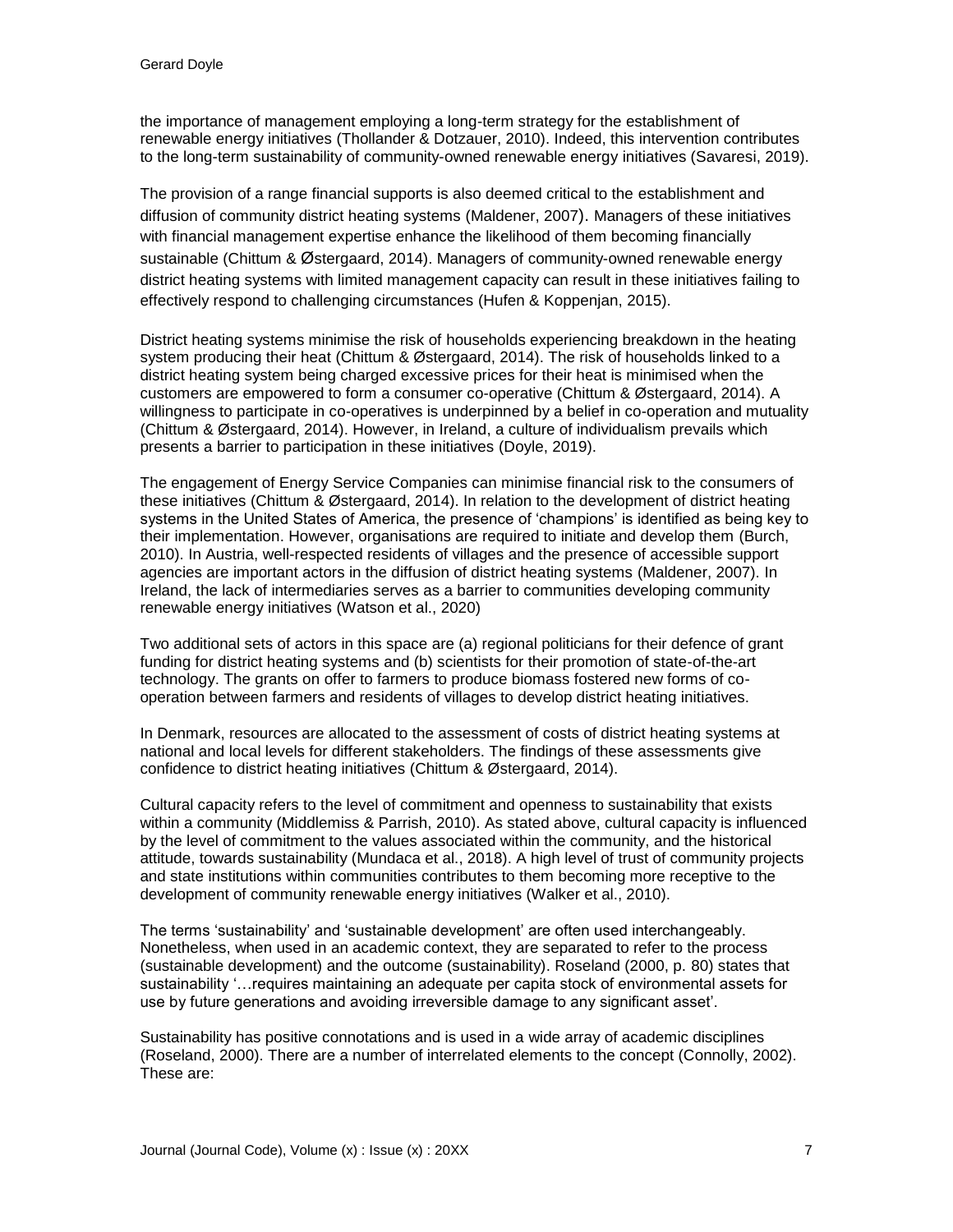- Environmental protection, with the objective of integration of environmental protection and economic development.
- Equity between current populations and future generations.
- Improving quality of life, acknowledging that human welfare is not exclusively strengthened by increasing household income levels.
- Participation by all social groups in society in realising sustainable development (Jacobs, 1995).

Sustainable development, irrespective of its interpretation, infers some level of change from previous development policies (Connolly, 2002). The extent of the change is premised on the ideological perspective of the policy maker (Koglin, 2009).

Finally, regarding policy and regulation, the State performs a central role through legislation and funding to facilitate the transition from heat generated by fossil fuels (Parajuli, 2012). Indeed, investment is pivotal to the development of a vibrant community-owned renewable energy sector (McMurtry, 2018). Research from Denmark demonstrates the interdependence of the national and local governments in the transformation to renewable energy district heating systems (Sperling, Hvelplund, & Mathuesen, 2011). Central government passed legislation requiring municipalities to develop heat plans which require them to shift to the production of heat from renewable heat via a range of technologies including district heating systems (Mathiesen, Lund, & Karlsson, 2011). The State needs to provide training for civil and public servants to either initiate or support the development of public and social enterprises (Feldman, 2005).

# **3 METHODOLOGY**

Bryman (2004) explains the 'research methodology' as detailing the philosophical position of the researcher, theoretical considerations, the approaches, strategies and time horizons of the research, and the methods employed.

### **3.1 Case selection strategy**

The research employed a case study approach. Case study is an effective tool when asking 'how' and 'what' questions (Yin, 2018). These categories of questions form the basis of the interviews conducted.

Cases were selected from several jurisdictions. The rationale for selecting Northern Ireland, Scotland, and Wales is that, similar to Ireland, there are only a small number of communityowned renewable energy district heating systems in each country. Therefore, these countries could indicate the barriers to the formation of community-owned renewable energy district heating systems. Furthermore, similar to Ireland, community-owned renewable energy district heating systems in Northern Ireland, Scotland, and Wales are located in rural settings. This is not the case in Nordic countries, where these systems tend to be located in urban settings. Austria was selected due to it having over 2,000 community-owned renewable energy district heating systems, of varying sizes, located in rural villages and towns. Therefore, as a result of selecting Austria, information could be gleaned on effective policies and supports for the development and diffusion of community-owned renewable energy district heating initiatives in Ireland.

Although there is a variation in the legal structure between some of the cases, all of the cases selected are part of the community and voluntary sectors of their respective countries. They each have a not-for-profit mission. In Austria, Ireland, Northern Ireland, Scotland, and Wales, the cases were selected because the district heating systems were of a similar size.

The cases selected from each country are detailed below: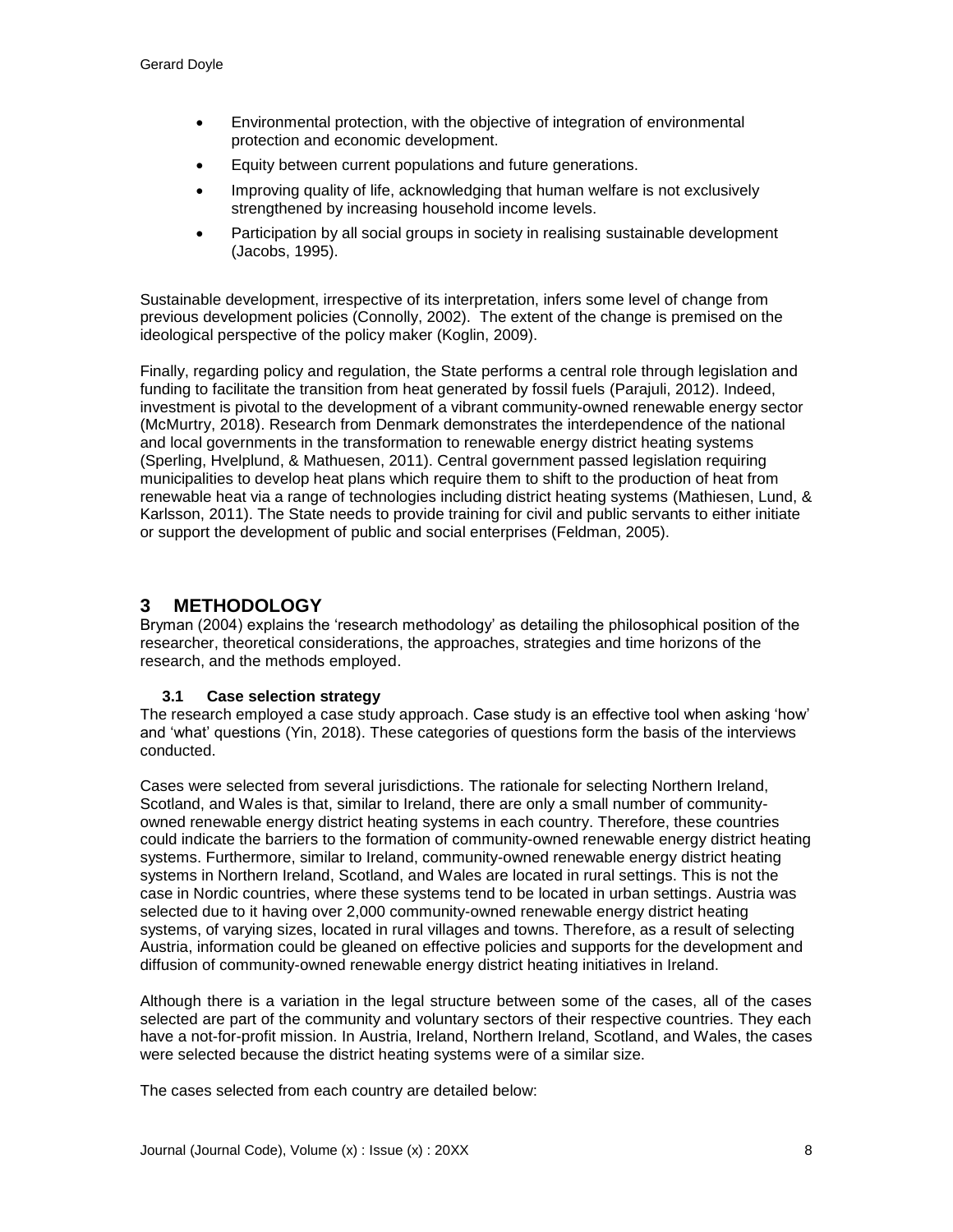- Three Camphill communities based in counties Kilkenny and Tipperary, Ireland
- The Cloughjordan Ecovillage located in County Tipperary, Ireland**<sup>3</sup>**
- Two Camphill communities located in counties Down and Tyrone, Northern Ireland
- A housing association based in Argyll, Scotland
- The National Trust in Wales
- An Austrian renewable energy co-operative

The rationale for selecting the community-owned renewable energy district heating initiatives in the Camphill communities, along with the one in the Cloughjordan Ecovillage, was that these were the only ones in operation in Ireland when the research was being undertaken. Similarly, the two community-owned renewable energy district heating systems in Northern Ireland were the only ones in operation at that time. Regarding the Scottish case, another community organisation was approached but the representative contacted by the author was unable to get agreement from the Board to participate in the research. Therefore, the author proceeded with the housing association. In addition, the author was informed that there was only two such entities in Scotland. The author was also informed that there was only one renewable energy district heating initiative developed by a third sector organisation in Wales.

Finally, the Austrian renewable energy co-operative was selected because the principal was fluent in English and the author does not speak German.

#### **3.2 Methods**

l

Qualitative methods of enquiry were employed to facilitate informants to share their knowledge in a flexible manner during the data collection phase (Bryman, 2010). Semi-structured interviews (and focus groups) were utilised as they allow this flexibility (Creswell, 2014).

Eighteen semi-structured interviews were held with:

- Key individuals who are associated with the above community-owned renewable energy district heating initiatives and systems.
- Individuals who worked with support agencies from each of the selected countries.
- Policy makers from all of the countries with the exception of Austria.

One online focus group was held with officials from the Scottish Government. The officials preferred to have a focus group rather than participating in semi-structured interviews.

| Organisation         | <b>Position/Experience</b>                        |
|----------------------|---------------------------------------------------|
| Camphill Community,  | Manager of the Ballytobin Anaerobic community     |
| Ballytobin, Kilkenny | renewable energy company. He was pivotal in the   |
|                      | establishment of the renewable energy initiative. |
|                      | He has experience of managing investor-owned      |
|                      | businesses.                                       |
| Camphill Community,  | Director of the Ballytobin Anaerobic community    |
| Ballytobin, Kilkenny | renewable energy company. He has expertise in     |
|                      | financial management.                             |

**<sup>3</sup>** An ecovillage is an intentional, traditional, or urban community that aims to initiate locally-owned processes to develop sustainable lifestyles (www.ecovillage.com)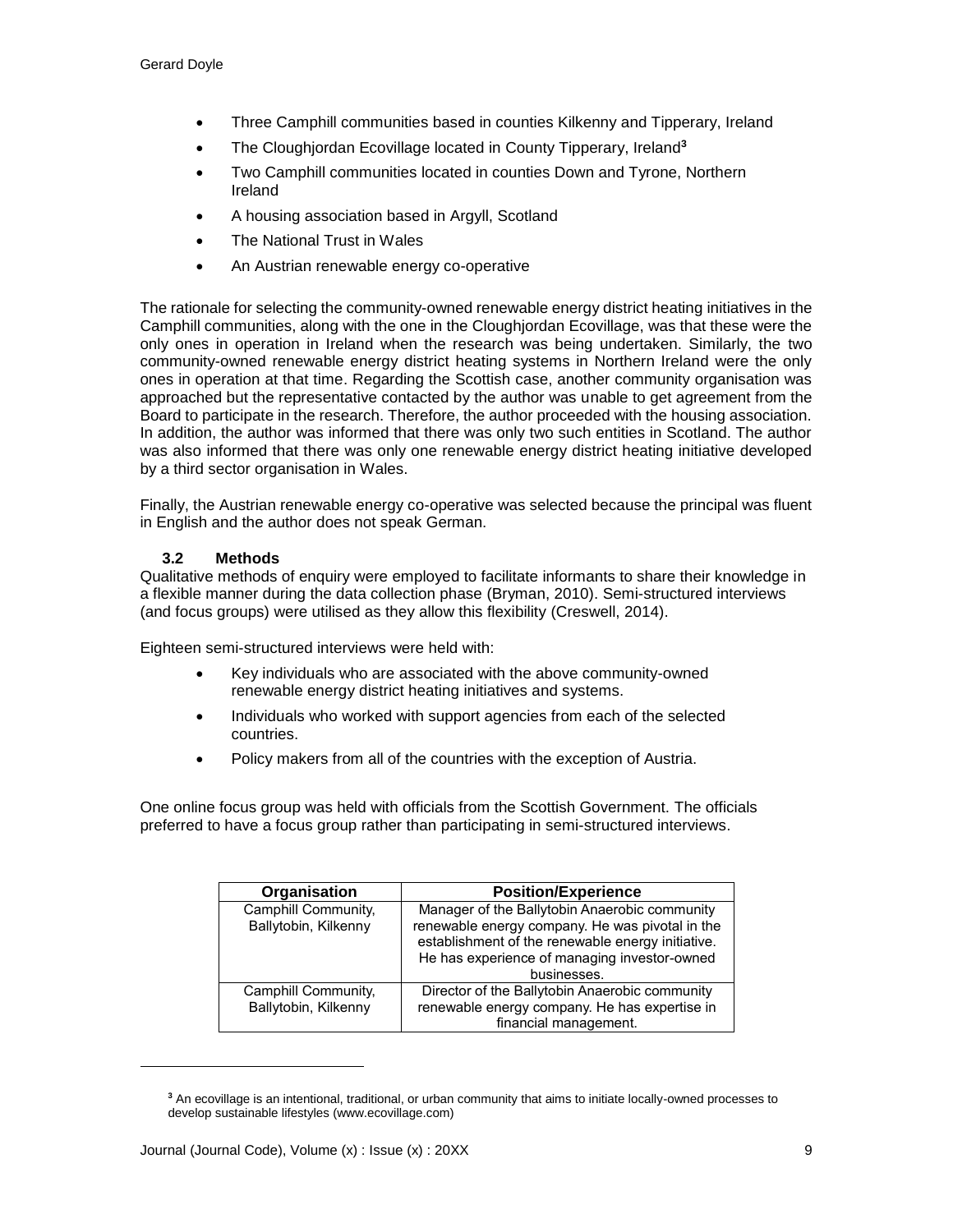| Camphill Community,<br>Grangemockler, County<br>Tipperary | Principal of the Grangemockler renewable energy<br>district heating initiative. He has extensive<br>knowledge of renewable energy technology and<br>experience in the administration of renewable<br>energy initiatives. |
|-----------------------------------------------------------|--------------------------------------------------------------------------------------------------------------------------------------------------------------------------------------------------------------------------|
| <b>Two Camphill</b>                                       | Principal of the two renewable energy district                                                                                                                                                                           |
| communities based in                                      | heating initiatives. He has extensive knowledge of                                                                                                                                                                       |
| counties Down and                                         | renewable energy technology and experience in                                                                                                                                                                            |
| Tyrone                                                    | the administration of renewable energy initiatives.                                                                                                                                                                      |
|                                                           |                                                                                                                                                                                                                          |
| Cloughjordan Ecovillage                                   | The principal who established the district heating<br>system. He worked as an engineer.                                                                                                                                  |
| Energy agency                                             | CEO of an energy agency providing support to                                                                                                                                                                             |
|                                                           | communities in establishing and sustaining                                                                                                                                                                               |
|                                                           | renewable energy co-operatives.                                                                                                                                                                                          |
| Energy agency providing                                   | CEO of an energy agency that provides support                                                                                                                                                                            |
| support for the                                           | for the development of district heating systems in                                                                                                                                                                       |
|                                                           |                                                                                                                                                                                                                          |
| development of district                                   | the Dublin region.                                                                                                                                                                                                       |
| heating systems                                           |                                                                                                                                                                                                                          |
| Regional development                                      | Senior policy analyst with expertise in local                                                                                                                                                                            |
| agency                                                    | economic development.                                                                                                                                                                                                    |
|                                                           | Staff member with expertise in assisting                                                                                                                                                                                 |
|                                                           | communities in establishing community renewable                                                                                                                                                                          |
|                                                           | energy co-operatives and was managing an EU                                                                                                                                                                              |
|                                                           | renewable energy programme.                                                                                                                                                                                              |
|                                                           |                                                                                                                                                                                                                          |
| Local authority staff                                     | Senior officer (Planning department providing                                                                                                                                                                            |
|                                                           | planning permission to organisations engaged in                                                                                                                                                                          |
|                                                           | the establishment of community renewable energy                                                                                                                                                                          |
|                                                           | initiatives).                                                                                                                                                                                                            |
| Department of                                             | Two senior civil servants involved in designing                                                                                                                                                                          |
| Communications, Climate                                   | policy to support the transition for Ireland to                                                                                                                                                                          |
| <b>Action and Environment</b>                             | become less reliant on renewable heat generated                                                                                                                                                                          |
|                                                           | from fossil fuel.                                                                                                                                                                                                        |
| Sustainable Energy                                        | Senior manager responsible for developing and                                                                                                                                                                            |
| Authority of Ireland (SEAI)                               | managing programmes to support communities to                                                                                                                                                                            |
|                                                           |                                                                                                                                                                                                                          |
|                                                           | develop community renewable energy initiatives.                                                                                                                                                                          |
| Housing association,                                      | Technical Services Director with over 20 years'                                                                                                                                                                          |
| Scotland                                                  | experience working in the social housing sector.                                                                                                                                                                         |
|                                                           |                                                                                                                                                                                                                          |
|                                                           | She has responsibility for retrofitting housing                                                                                                                                                                          |
|                                                           | stock.                                                                                                                                                                                                                   |
| The National Trust, Wales                                 | Advisor to the National Trust, Wales, on                                                                                                                                                                                 |
|                                                           | environmental matters.                                                                                                                                                                                                   |
|                                                           |                                                                                                                                                                                                                          |
| Renewable energy district                                 | Chairperson of a renewable energy district heating                                                                                                                                                                       |
| heating co-operative,                                     | co-operative in Salzburg.                                                                                                                                                                                                |
| Austria                                                   |                                                                                                                                                                                                                          |
| The Welsh Government                                      | Senior Policy Analyst with responsibility for                                                                                                                                                                            |
| <b>Energy Service</b>                                     | renewable energy.                                                                                                                                                                                                        |
| <b>Austrian Environment</b>                               | Senior manager with responsibility for the                                                                                                                                                                               |
| Association                                               | promotion of renewable energy heating systems in                                                                                                                                                                         |
|                                                           | Austria.                                                                                                                                                                                                                 |
| Wood pellet manufacturer                                  | Representative of the leading wood pellet                                                                                                                                                                                |
|                                                           |                                                                                                                                                                                                                          |
|                                                           | manufacturers in Austria. He completed a PhD on                                                                                                                                                                          |
|                                                           | community-owned district heating systems in                                                                                                                                                                              |
|                                                           | Austria.                                                                                                                                                                                                                 |
| <b>Scottish Government</b>                                | Three policy makers with responsibility for                                                                                                                                                                              |
|                                                           | renewable energy policy and climate change<br>policy.                                                                                                                                                                    |

# **TABLE 1: Details of participants' organisation and experience**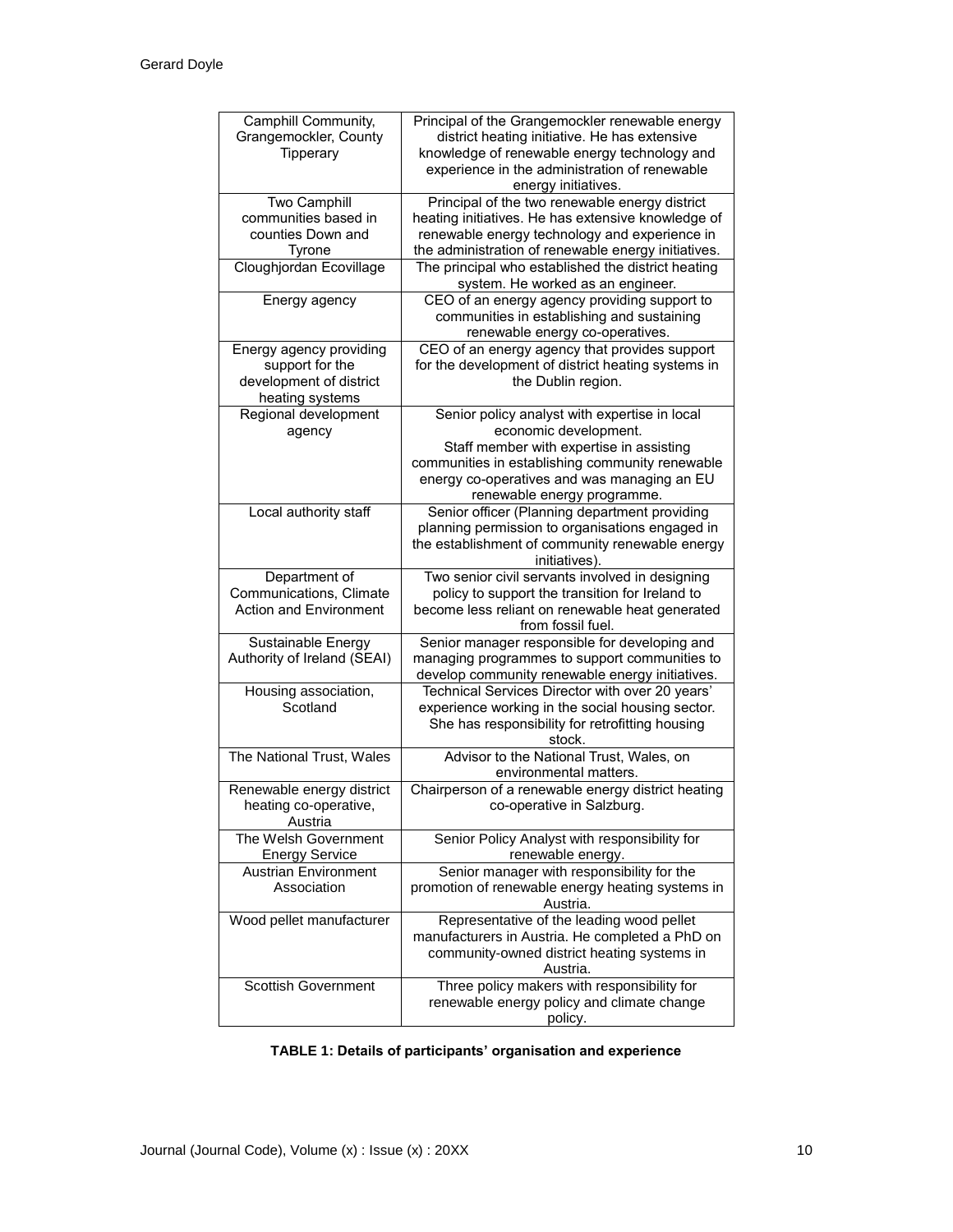Face-to-face interviews were held with the representatives of Camphill Community, Ballytobin, Cloughjordan Ecovillage, and the Department of Communications, Climate Action and Environment. The remainder of the interviews and the focus group were held online or by telephone.

A list of trigger questions was used to guide the interviews, and some additional questions were posed, depending on each interviewee's responses. The questions are located in the Appendices. The questions posed to the civil servants, the SEAI official, the regional development agency personnel, and the staff of energy agencies focused on proposed policies and supports that could facilitate communities to establish community-owned renewable energy district heating initiatives.

The author framed each set of questions and reviewed them to ensure that they were related to the core question. Furthermore, a colleague of the author reviewed the questions to ensure that they were valid and framed correctly. Each set of questions was then piloted with two individuals.

The interviewees mainly wished to remain anonymous and, as such, an interviewee identifier (CRE - community-owned renewable energy district heating initiative, ESA - energy support agency, and state – local/central government) and a number have been attributed to each participant, presented in the table below.

| <b>Identifier</b> | Interviewee organisation                                         | <b>Role</b>                    |
|-------------------|------------------------------------------------------------------|--------------------------------|
| CRE-1             | Community-owned renewable energy district<br>heating initiative  | Manager                        |
| CRE-2             | Community-owned renewable energy district<br>heating initiative  | <b>Director</b>                |
| CRE-3             | Community-owned renewable energy district<br>heating initiative  | <b>Director</b>                |
| CRE-4             | Community-owned renewable energy district<br>heating initiative. | Manager                        |
| CRE-5             | Community-owned renewable energy district<br>heating initiative  | Manager                        |
| CRE-6             | Community-owned renewable energy district<br>heating initiative  | <b>Director</b>                |
| CRE-7             | Community-owned renewable energy district<br>heating initiative  | Director - Wales               |
| CRE-8             | Community-owned renewable energy district<br>heating initiative  | Manager - Scotland             |
| CRE-9             | Community-owned renewable energy district<br>heating initiative  | Director - Austria             |
| ESA-1             | Support agency - Kilkenny                                        | <b>Chief Executive Officer</b> |
| $ESA-2$           | Support agency - Dublin                                          | Development Manager            |
| ESA-3             | Support agency - Western Development<br>Commission               | Senior Policy Officer          |
| ESA-4             | Support agency - Austria                                         | Senior Manager                 |
| ESA-5             | Support agency - Austria                                         | Manager                        |
| ESA-6             | Support agency - Austria                                         | Manager                        |
| STATE-1           | Civil/Public Servant                                             | Administrator                  |
| STATE-2           | Civil/Public Servant                                             | Administrator                  |
| STATE-3           | Civil/Public Servant                                             | Administrator                  |

**TABLE 2: Interviewee identifiers**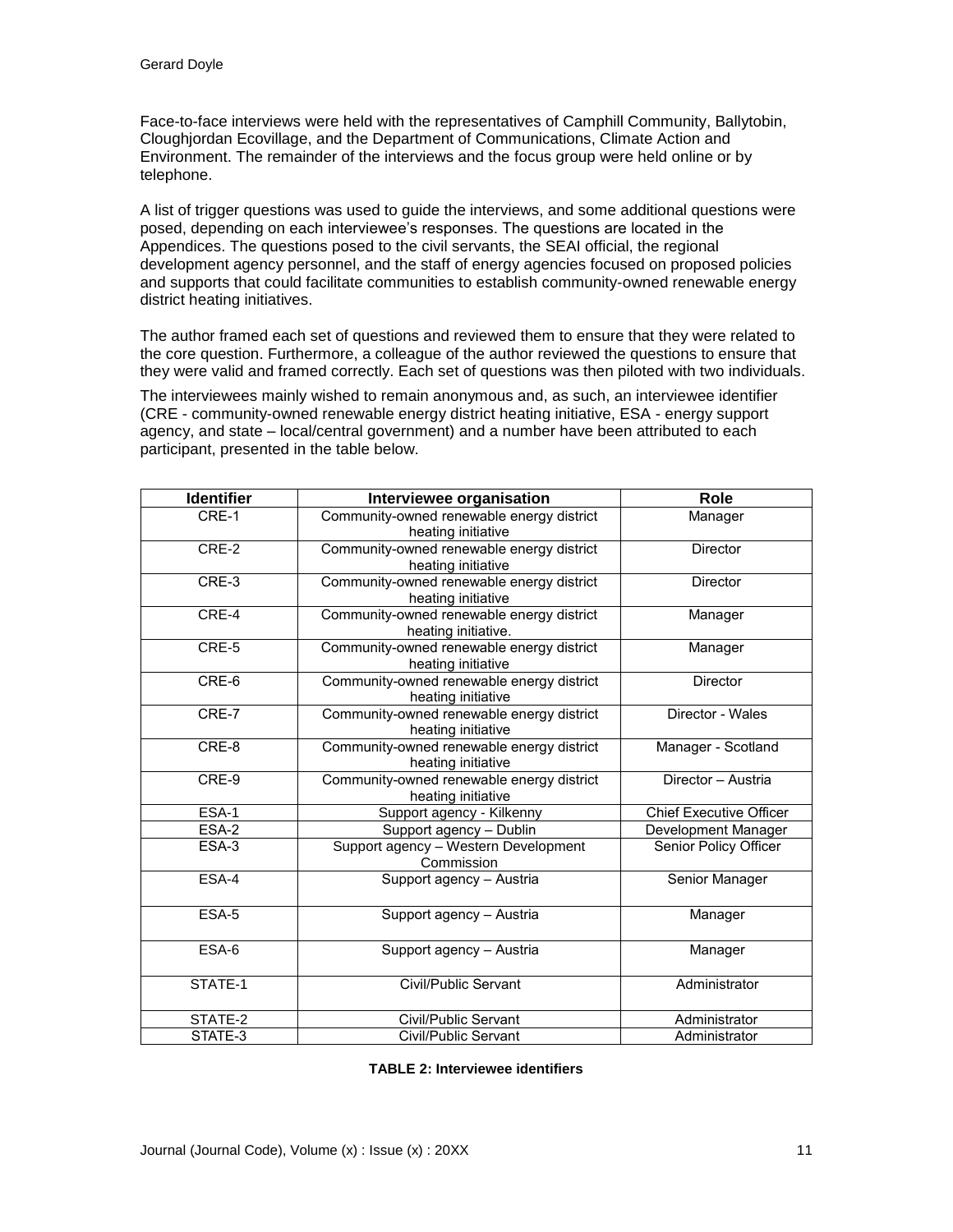All interviews were audio-recorded and transcribed verbatim.

### **3.3 Data analysis**

Qualitative thematic analysis was employed to analyse the data. The process of data analysis occurred inductively and deductively. In relation to the former, the themes were developed from the transcripts. The process entailed reading each of the transcriptions a number of times in order to become familiar with the data. The text of each of the transcriptions was then coded. Themes were then developed from groups of related codes (Braun & Clarke, 2006). In relation to the latter, four of the themes - individual capacity, cultural capacity, infrastructural capacity, and structural capacity - were taken from the above theoretical framework. The relevant codes were then assigned to the four themes. Table 2 below illustrates how transcripts relate to codes and themes/sub-themes.

| Code                                                                                       | Theme/sub-theme                             |  |
|--------------------------------------------------------------------------------------------|---------------------------------------------|--|
| Number of motives for start-up                                                             | <b>Motives</b>                              |  |
| Community trusted principals who consulted<br>over previous attempts                       | Individual capacity - credibility and trust |  |
| Support agencies' important role for<br>establishment district heating                     | Individual capacity - expertise             |  |
| Capacity to implement strategy                                                             | Individual capacity - management            |  |
| Collaboration with Danish district heating<br>company                                      | Structural capacity - collaboration         |  |
| Incentives lead to poor project outcomes                                                   | Structural capacity - supports              |  |
| Address dissension through small group<br>discussion                                       | Cultural capacity - dialogue                |  |
| Reliable source of local biomass                                                           | Infrastructural capacity                    |  |
| Energy service company (ESCO) limits<br>financial risk to organisation                     | Sustainability                              |  |
| External management introduced to ensure<br>effective district heating system is installed | Policy and regulations                      |  |

#### **TABLE 3: Outline of process of developing codes and themes**

# **4 FINDINGS**

The research findings pertain to interviews with individuals associated with community-owned renewable energy district heating initiatives (referred to as initiatives), support agencies, and policy makers. The following themes (motives, individual capacity, structural capacity, cultural capacity, infrastructural capacity, sustainability and policy and regulations) categorise the research findings. These are looked at in turn.

## **4.1 Motives**

In addition to the above themes, interviewees cite a range of motives for the establishment of these initiatives. Environmental reasons are the most common motive among interviewees for their establishments. According to the principal of one initiative in Ireland: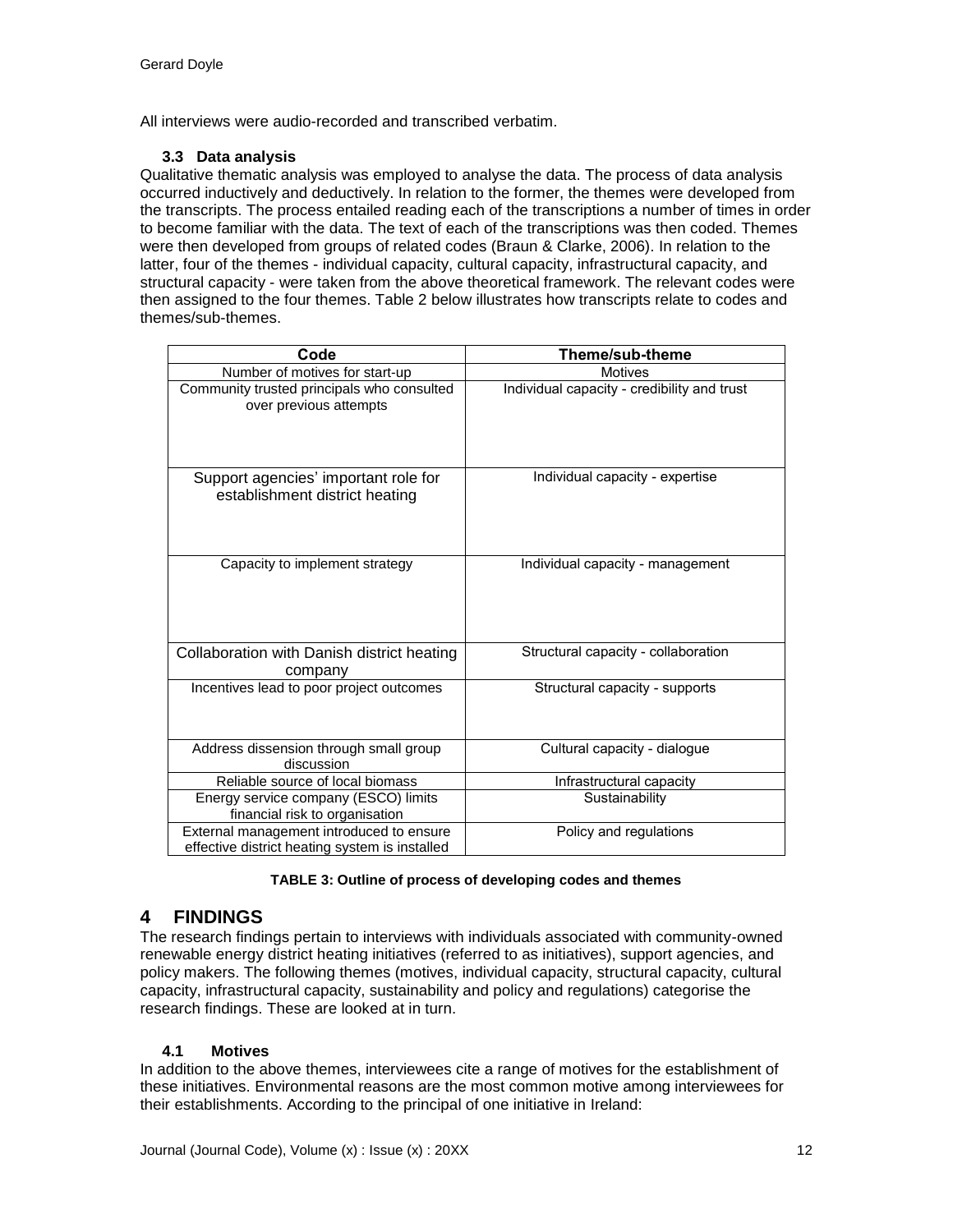'*You know, we are interested in the environment, we want to do the right thing, that's always been part of our agenda in our communities'. (Interviewee: CRE-2)*

Other motives interviewees cite are: providing an income for local farmers, generating employment, and strengthening fuel security.

### **4.2 Individual capacity**

### 4.2.1 Credibility and Trust

According to interviewees, who are both principals of these initiatives and employees of support agencies in Ireland, Northern Ireland, and Austria, the promoters of these initiatives need to have credibility and be trusted among residents in their respective communities. Several Austrian and Irish interviewees comment on how allocating time and resources to increasing awareness of the initiatives can contribute to strengthening trust towards the founders' efforts. The principal of an Austrian initiative mentioned:

*'We gained the residents' trust by having lots and lots of conversations and meetings and giving them the facts and, at the end of the day, it does help if you have a very sound economic argument.' (Interviewee: CRE-2)*

The research indicates that expertise is derived from either within the organisation establishing the initiative or from external agencies. With the exception of the majority of initiatives in Ireland and Wales, the interviewees mention how the expertise tends to be sourced from a range of support agencies. In Ireland, some of the founders stated how they possess technical knowledge of how district heating systems operate from having either a mechanical or engineering professional background. Interviewees articulate how they augment their knowledge through operating these systems. The principal of an Irish initiative outlined how:

> *'I basically ended up doing it myself. You learned, you installed the whole project and managed the whole process. I engaged a welder to weld pipes properly and everything else we did ourselves, bar the insulation of the pipes.' (Interviewee: CRE-3)*

With the exception of one initiative, individuals originally from Austria and Germany performed a pivotal role in sourcing information and in some instances, in providing leadership to the establishment of initiatives. Furthermore, interviewees point to how having these individuals allows information to be more easily obtained than if it is individuals without a fluency in German who are endeavouring to obtain the information.

### 4.2.2 Expertise

The overwhelming majority of interviewees comment on how the lack of expertise required to establish these initiatives can result in a range of technical difficulties being encountered. Some of these difficulties may ultimately require the boiler and the network of pipes having to be replaced. One principal of a Scottish initiative detailed the significant adverse impact of not having the relevant technical expertise:

#### *'One mistake we made was not to treat the water and so it was eaten partly by limescale.' (Interviewee: CRE-6)*

Three Austrian interviewees emphasise how the engineers employed in the support agencies ensure that there are no fundamental technical flaws in the design of the initiatives.

Interviewees, both principals of these initiatives and employees of support agencies, indicate the importance of community organisations (that intend to establish these initiatives) either possessing or having access to expertise in drafting grant applications, securing finance from a range of sources, financial management, community engagement, conflict resolution, and understanding the planning process.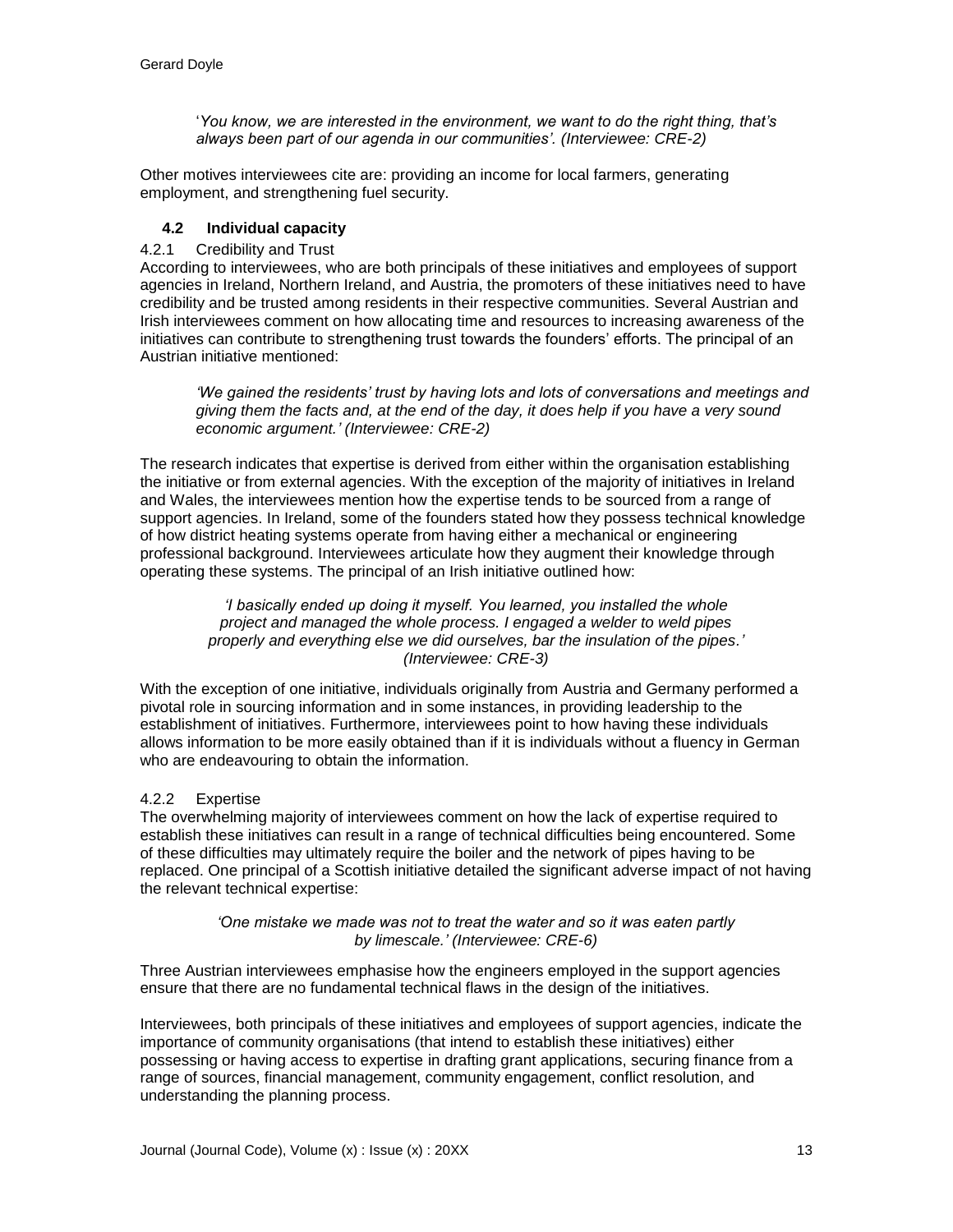Two principals of these initiatives emphasise the importance of having access to mechanical expertise to maintain the installations. In some instances, this expertise was sourced within the community while, in others, it was sourced via support organisations.

#### 4.2.3 Management

Two principals of these initiatives emphasise how managers of community-owned renewable energy district heating initiatives need to have the capacity to implement a strategy agreed by their governance structure. They also need to have both marketing and financial management expertise.

> *'It was essential that our manager had the ability to undertake financial projections and prepare management accounts for the board each month.' (Interviewee: CRE-4)*

In Austria, the community-owned renewable energy district heating initiatives were required by their funders to establish management systems as part of receiving funding. This was to ensure the installations were efficiently and effectively managed.

In addition, the manager must have the capacity to engage and manage stakeholder relationships. In particular, they need to value community engagement.

> *'We would not be where we are today without our manager valuing community engagement.' (Interviewee: CRE-4)*

Indeed, two principals are of the opinion that managers with a background of management in investor-owned businesses do not necessarily have the skills and values to successfully manage a community-owned renewable energy district heating initiative.

### **4.3 Structural capacity**

### 4.3.1 Collaboration

The principal of one initiative in Ireland outlines how long-term collaborative relationships can be developed through engagement in EU funding programmes. This can enable the transfer of knowledge from initiatives in Austria and Denmark to participating organisations in Ireland. Another interviewee associated with an initiative in Ireland emphasises how he was able to collaborate with a network of individuals with technical expertise in Austria. The same individual said that this provided essential technical knowledge which was not available in Ireland. However, the same interviewee emphasises the need for a management role to manage stakeholder relationships:

> *'X has got a managerial role and you know he understands the community and, d'you know, so he's a local man and he knows you know all the farmers and also to negotiate with the waste management companies that they bring their waste here, you know. So, you need to have a good person know the whole industry and the whole operation.' (Interviewee: CRE-1)*

The principals of two initiatives acknowledge the potential of the LEADER programme in providing capital funding towards the costs of the development of these initiatives.

A number of challenges are encountered in developing these initiatives. The principal of one Irish initiative mentions how Irish people are not inclined to collaborate to the same extent as citizens of Nordic countries: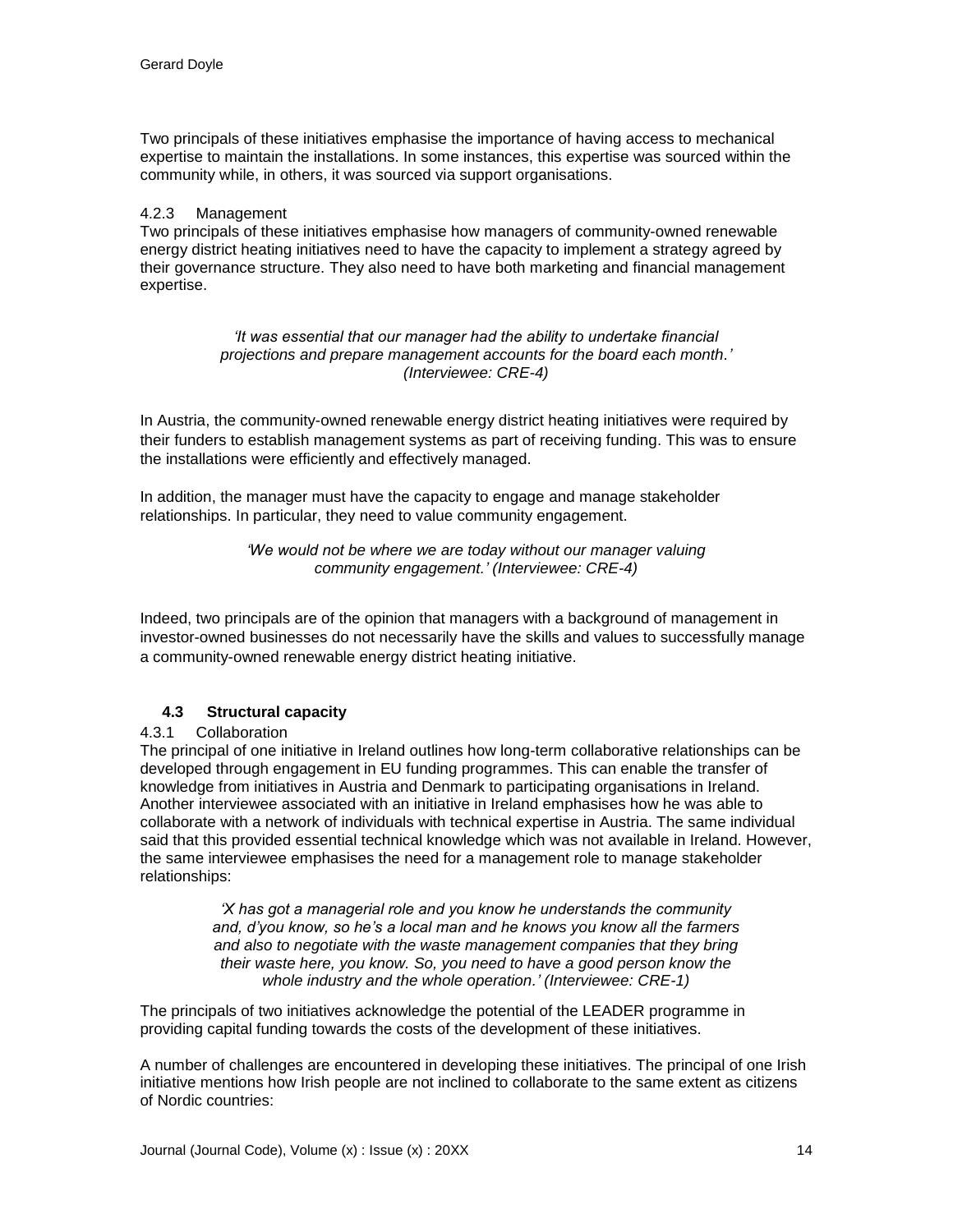#### *'The Scandinavians have a willingness to engage with social projects.' (Interviewee: CRE-5)*

The same interviewee is of the opinion that, in Ireland, the dominant culture of individualism is a barrier to the development of these initiatives.

#### 4.3.2 Supports

The interviewees in each of the countries acknowledge various supports are required to establish and maintain these initiatives. The Austrian interviewees speak of how the capital that can be acquired from statutory grants facilitates the establishment of the initiatives. Initially, the State provided grants of 50% of the capital costs of the initiatives. This percentage was reduced to 30% as the number of initiatives established increased. The Irish interviewees, on both sides of the Border, mention how grant funding can be secured from the Leader programme and European programmes. In Scotland and Wales, several of the interviewees are employed by a housing association and a national voluntary organisation. With the regard to the former, the interviewee states how housing associations can include the capital costs associated with these initiatives in the overall funding required to construct social housing schemes. With regard to the latter, the interviewee from Wales states that the capital costs can be covered from the organisation's reserves. A number of the Irish interviewees emphasise how important it is to gain funding to complete a feasibility study. In Ireland, according to four interviewees who are principals of initiatives, the lack of a state grant system compels community organisations to spend time sourcing funding from several sources. Consequently, these interviewees acknowledge that this is a barrier to establishing these initiatives.

The findings indicate that there are different types of supports in place in the various jurisdictions. In Austria, all of the interviewees emphasise the pivotal role that support agencies play in the successful establishment of these initiatives. The interviewees distinguish between the technical support provided by one set of support agencies. A leading expert of renewable energy systems in Austria mentions:

> *'Now, in Austria, we have about 25 certified quality managers that are participating in the system. Normally they are technical experts, they are engineers and they supervise the design and operation process of the plants.'*

> *'They kind of lead the promoters through the project by giving them advice on*  what steps to take and how to apply for the subsidies. They help them in *setting up an economic analysis of the project and stuff like that.' (Interviewee: ESA-5)*

Another type of support agency provides stakeholder engagement expertise to enable community organisations to both navigate the State apparatus and engage with residents. A principal of an Irish initiative emphasises that:

#### *'Keeping the project out of the sphere of politics is also an important support.' (Interviewee: ESA-1)*

In Ireland, according to three interviewees who are principals of these initiatives, there is a paucity of support available to community organisations committed to establishing renewable energy district heating systems. The same interviewees mention how there are only two dedicated support agencies providing support to communities interested in establishing these initiatives. A number of Irish interviewees comment how the insufficient number of support agencies in Ireland presents a barrier to the establishment of these initiatives. A principal of an Irish initiative states

> *'I was, ok I'm a practical person I can fix a tractor, there is no engineer from Austria on site and there was no support infrastructure, there was no dealership, there was nothing.' (Interviewee: CRE-2)*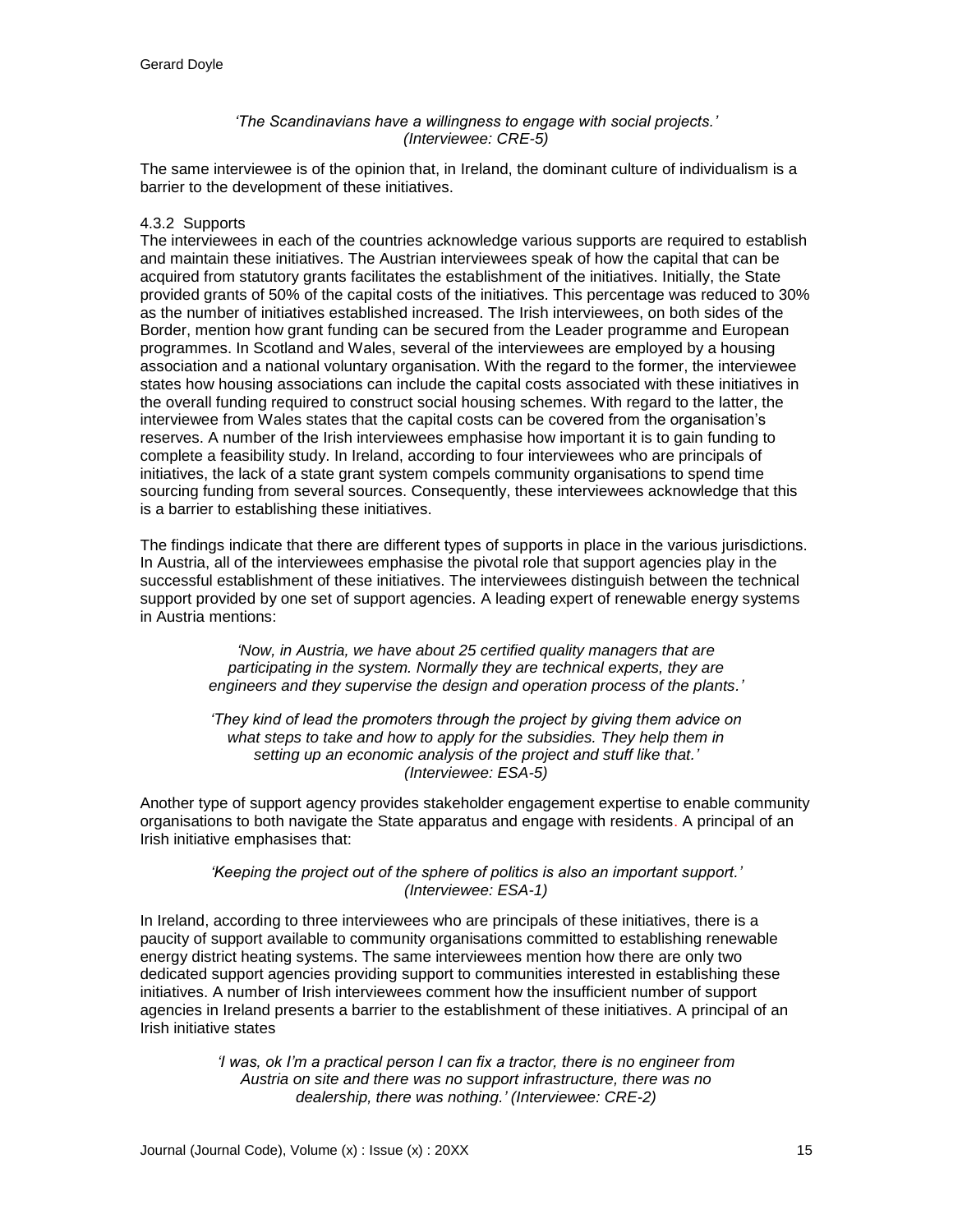## **4.4 Cultural capacity**

Effective dialogue with a range of stakeholders is rated as being a key factor in the establishment and maintenance of these initiatives. Several Irish interviewees note the relevance of dialogue to address residents' fears and dissension against the establishment of the initiatives. Two interviewees point to dialogue with residents being effective when it focuses on the economic benefits associated with the systems over conventional fossil-fuelled heating systems. A principal of an Irish initiative emphasises the potency of the economic rationale for the establishment of these initiatives:

> *'I think what made it happen in most cases was the economic argument.' (Interviewee: CRE-3)*

How dialogue with residents is conducted can have an impact on the outcomes. The principal of an Irish initiative points to the effectiveness of addressing issues by discussing residents' concerns in small groups prior to convening public community meetings.

> *'If you were in a one-to-one, like if I could have met these dissenting voice people on a one-to-one, I don't think I would have a big problem to convince them that the project was actually quite good. If I was to do it again, I would have approached it on a smaller scale first and gradually build it up to the public meeting event then, you know, the public meeting is more about endorsing what has already been felt in the village.' (Interviewee: CRE-1)*

Three principals are of the opinion that the willingness of households to engage in these initiatives is influenced by cultural factors. Two of these interviewees observe that Irish society does not have a value system that prioritises equality or social solidarity. One of the three interviewees states that this contributes to Irish communities being less receptive to the formation of these initiatives:

> *'It seems to be in the Irish psyche about, "I'll mind mine and you mind yours and I don't know about sharing it because it could get stolen on me or could, the whole thing could just go belly-up and I'll lose it all". It is a deep-rooted consequence of English oppression.' (Interviewee: CRE-1)*

Several interviewees from Ireland emphasise the need for managers of these initiatives to have the capacity to effectively manage stakeholder relationships.

### **4.5 Infrastructural capacity**

Two interviewees commented on having access to a reliable source of biomass is critical to successful operation of these initiatives. This can be achieved through encouraging and supporting farmers to engage in biomass production.

### **4.6 Sustainability**

Interviewees who are principals of these initiatives and employees of support agencies detail two approaches to initiatives attaining sustainability. One approach entails the promoters of the initiatives recruiting volunteers with the necessary commitment to the development of renewable energy and varying levels of knowledge of biomass heating systems. According to interviewees, the vast majority of the volunteers are originally from either Austria or Germany. Their ability to speak German and to read German literature pertaining to biomass district heating technology enables communication and negotiations to take place regarding the purchase of the boiler and the installation of the system*.* One principal reared in Germany mentioned:

> *'I did grow up in Germany so I knew I had a slight advantage in the terms that I could speak the lingo, read the literature and I knew a lot of technology.' (Interviewee: CRE-2)*

Furthermore, the same interviewees comment on how the installation of the biomass heating system is less expensive if undertaken by engaging local labour rather than via a specialist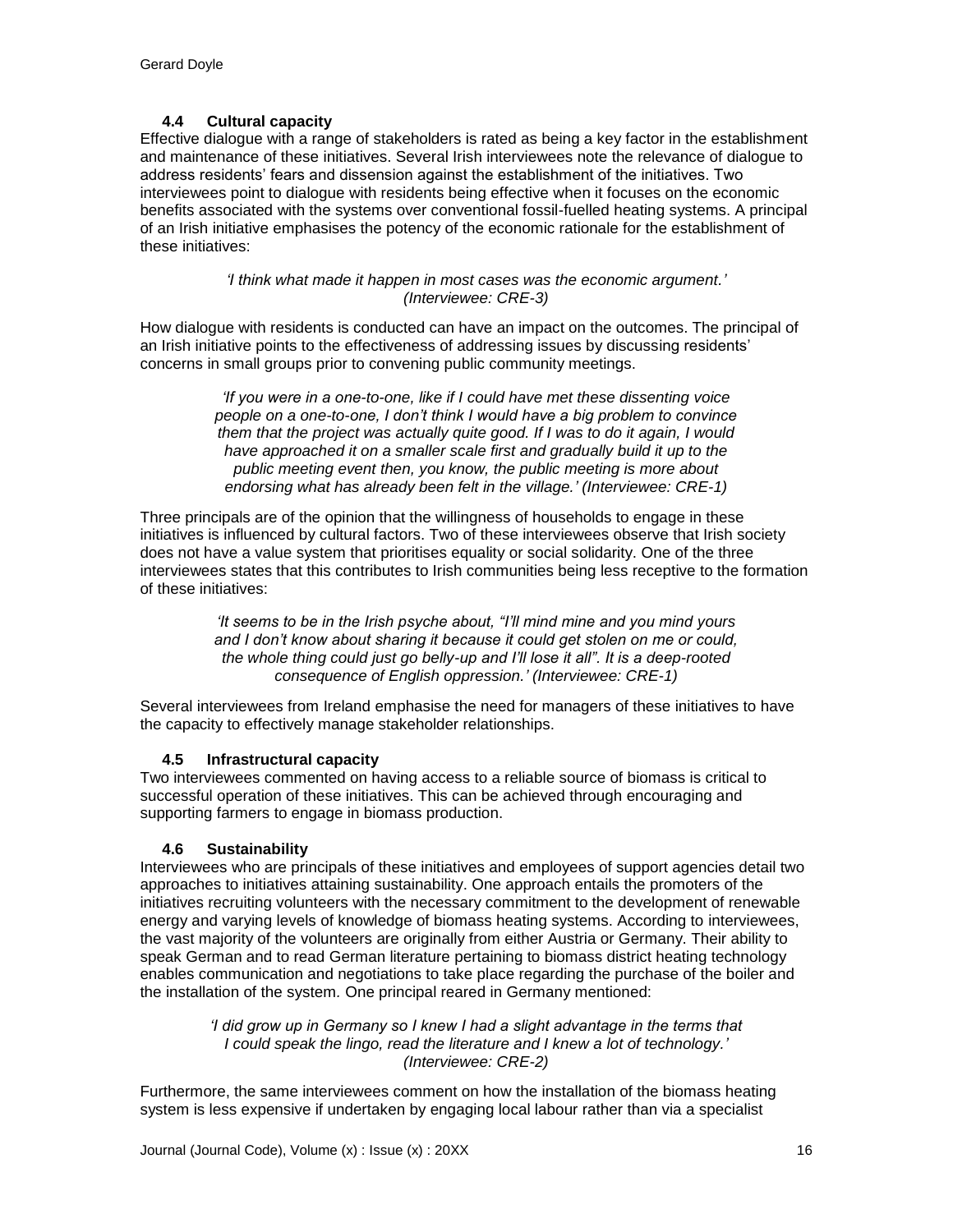energy company. The other approach which is pursued in Austria, Scotland and Wales entails engaging a specialist installation company. The interviewees outline a number of risks associated with this approach. Firstly, the smaller-sized initiatives can attract installation companies that do not have the same level of expertise as larger companies. Secondly, the manager of a housing association in Scotland that established an initiative mentions how a number of the smaller-sized installation companies can be more at risk of going into liquidation.**<sup>4</sup>**

> *'The company went bust; hence we never got the solar farm aspect running; they left us with a half-installed system. We had to basically do a lot of retrofitting of the boiler house, the wiring was done very badly because it wasn't completed and then as the solar panels never worked and we had no comeback because the company just went out of business.' (Interviewee: CRE-5)*

One organisation in Wales has sufficient reserves to enable it to hire a team of specialists, including engineers, to develop their own initiatives. Indeed, it can cover the costs of the debt repayment from the renewable heat incentive payments.

In relation to the operational phase, a number of Irish and Welsh interviewees argued that financial sustainability of the initiative can be enhanced through:

- Generation of electricity which can be sold to their customers or members.
- Sale of surplus electricity to the national grid.
- Sale of surplus gas to the national gas grid.
- Acquisition of income from taking food waste from restaurants and agri-food companies.

A number of the Irish, Scottish, and Welsh interviewees comment on how risk can be minimised by outsourcing the operation of the initiative to a third party, referred to as an ESCO. The manager of a housing association in Scotland that established an initiative mentions how entering into an ESCO arrangement allows its organisation to focus on fulfilling its core mission.

*'We don't have the headache because we're not an energy supplier. Although we have gained a lot of knowledge in biomass, it is not our bread and butter.' (Interviewee: CRE-*8*)*

Interviewees from Austria, Wales, and Scotland acknowledge that it is not sufficient to cover operational costs. Instead, they note a sufficient return on investment needs to be generated to allow sufficient levels of reserves to be amassed for contingencies and to replace the boiler or anaerobic digestor when its lifespan has been completed*.* The employee of national voluntary organisation in Wales mentions that:

> *'We need at least a 7% return on it but I think we're now down to 4% return on projects so they can't be net drains on the charity, they have to make money.' (Interviewee: CRE-7)*

### **4.7 Policy and regulations**

l

A number of the Irish interviewees (both principals of these initiatives and staff of support agencies*)* criticised aspects of the regulatory environment and policies which impact on the initiatives.

- The difficulty in getting connected to the electricity grid in Ireland.
- Unlike utility companies, the installers of district heating systems do not have leave way status.

**<sup>4</sup>** Three of the installation companies engaged went into liquidation. Two of these were engaged by Irish community organisations and the other by a Scottish housing association.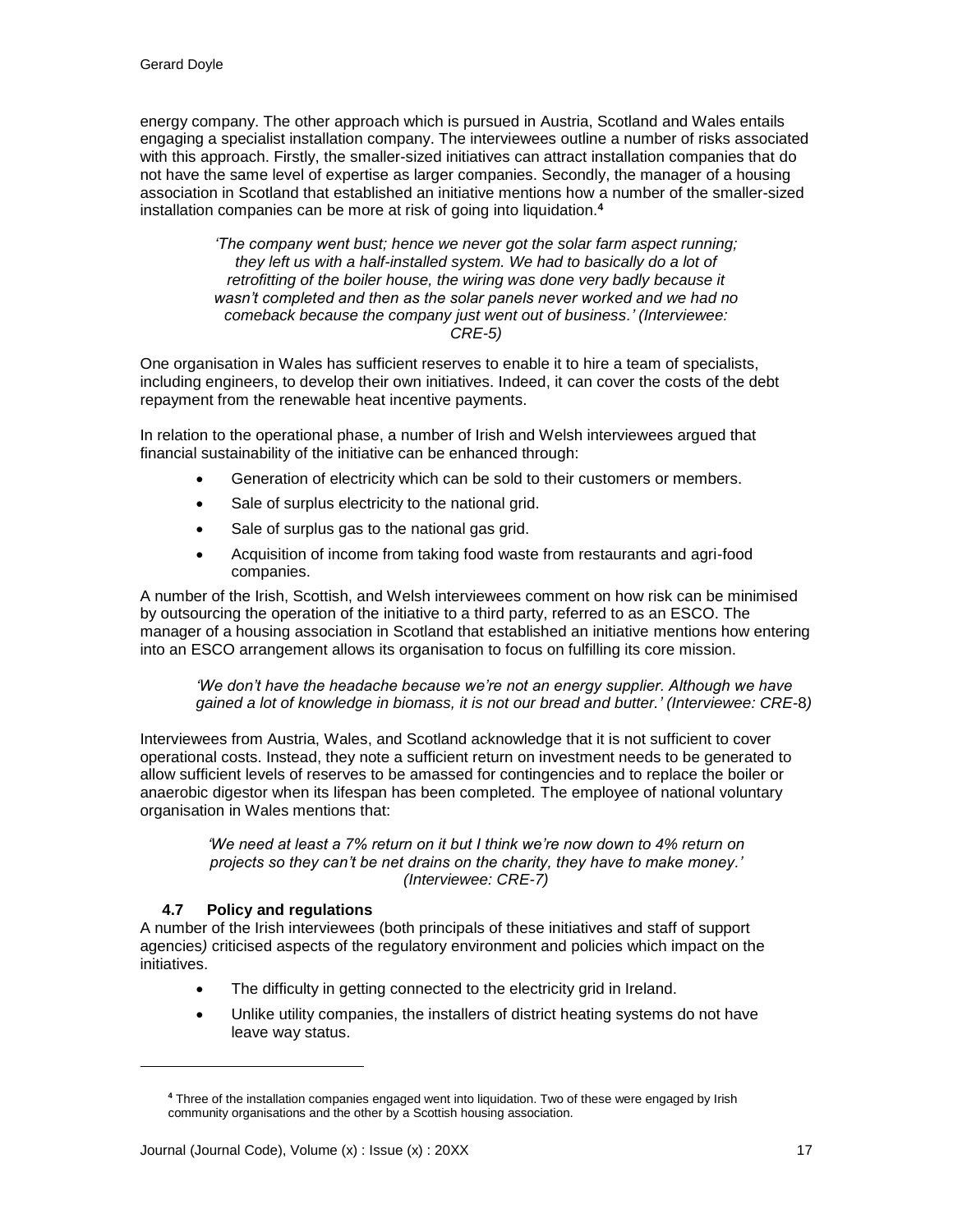- Building regulations emphasise the installation of renewable energy as opposed to zero carbon measures.
- Local authorities are not obliged to undertake heat plans.
- The lack of a support system across the country to provide community organisations with the requisite expertise, including management expertise
- The absence of a national capital investment programme to contribute to the costs of purchasing the infrastructure and to cover the installation costs.

The majority of interviewees are of the opinion that providing grants towards the capital costs associated with these initiatives is a more effective and sustainable approach to assist community organisations to embrace renewable energy district heating systems. In particular, a leading Austrian expert and pioneer in district heating states that heat incentives lead some projects being initiated for dubious motives.

> *'... Because it was managed in a way that was creating perverse incentives. The plants were then constructed in a way to maximise the subsidies without any regard to what the actual outcome was and as if it was just to heat air.'*

*'It makes a lot of sense to keep subsidies out of generation.' (Interviewee: ESA-4)*

The same interviewee draws attention to the experience in Austria where in the first decade of installing district heating systems, significant difficulties were encountered with the quality of the installations. The introduction of management systems as part of the requirement for community organisations receiving funding addressed this difficulty.

> *'I did my PhD on the topic of community district heating about twenty years ago and, at that time, about 150 projects had been established. I did a technical appraisal of them and I found that they were expensive to install and inefficient to operate. After the appraisal, a quality management system was introduced which basically consists of a quality manager who is working sideby-side with the planner of project who is doing the technical planning.'. (Interviewee: ESA-4)*

Although the motives for the promoters of these initiatives are varied, a large number of interviewees are of the opinion that residents will only embrace heat supplied by these initiatives if it does not require them to spend more money than heating their homes via fossil fuels. Hence the introduction of a carbon tax, at the required level, which makes biomass heating systems more affordable than obtaining heat from fossil fuels is deemed as the most important policy.

> *'There has to be a commitment to kind of steer the development away from natural gas towards local bioenergy use. The introduction of a high carbon tax is fundamental to make natural gas more expensive to use.' (Interviewee: ESA-5)*

The Department of Communications, Climate Action and Environment**<sup>5</sup>** , according to two policy makers, are in the process of implementing a range of policies in relation to the diffusion of these initiatives.

The Energy White Paper commits to developing a policy framework to encourage the development of district heating in Ireland. An inter-Departmental and inter-agency Working Group, chaired by the Department of

l

**<sup>5</sup>** The Irish Government's department which has responsibility for formulating energy policy and addressing climate change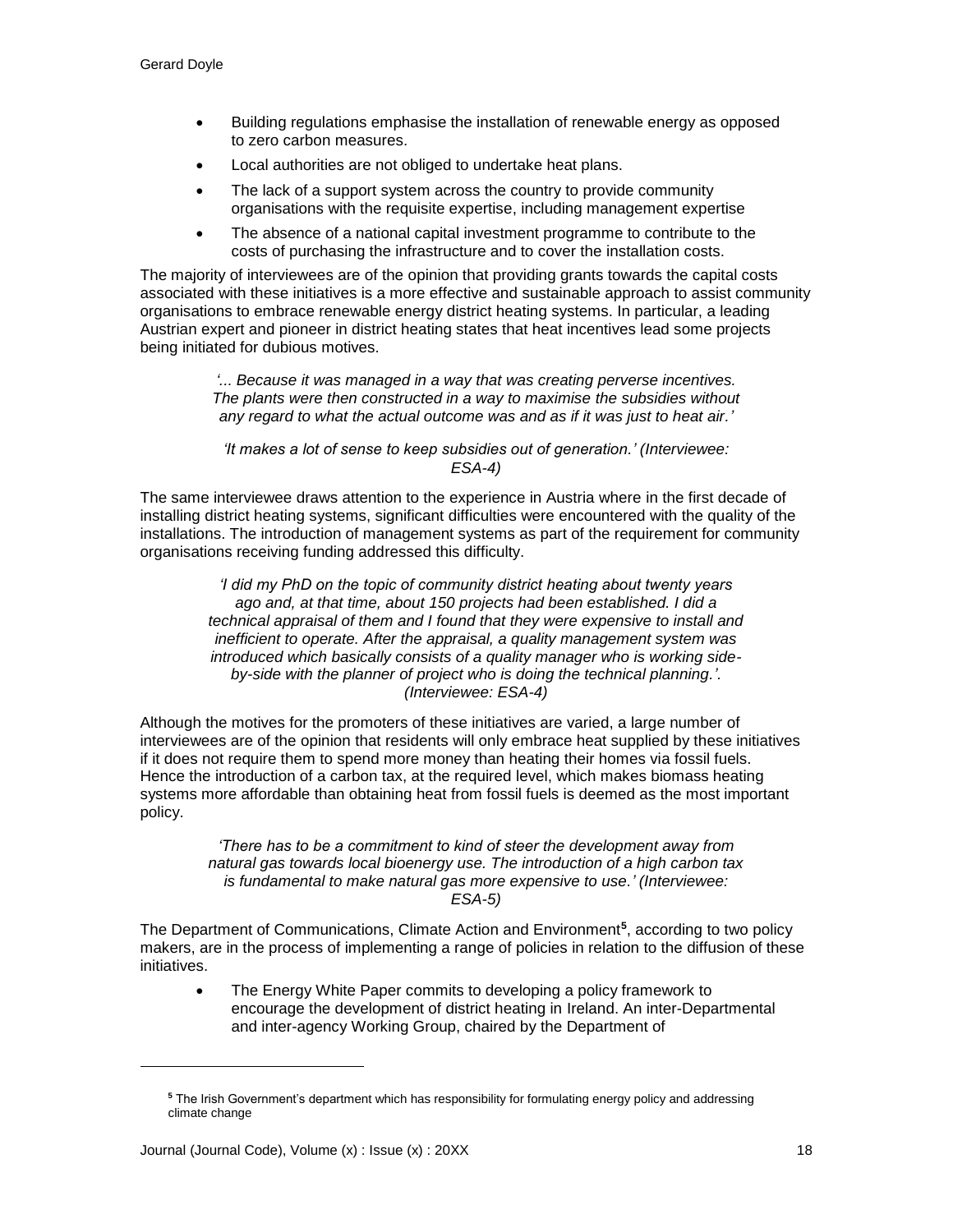Communications, Climate Action and Environment, has been established to develop this framework.

- The policy measures designed to support improved energy sustainability in the heat sector were discussed. These include the energy efficiency grants for homes which are operated by SEAI. The grants promote a "fabric first" approach which encourages householders to first reduce heat losses, making it easier and cheaper to heat a home.
- Supports for the non-domestic sector include the Support Scheme for Renewable Heat (SSRH). The scheme is designed to financially support the adoption of renewable heating systems by commercial, industrial, agricultural, district heating and other non-domestic heat users at sites not covered by the EU Emissions Trading System. This phase of the scheme will support ground, air and water source electric heat pump installations providing grant-aid of up to 30% of the installation cost. The first phase of the scheme was implemented under the state aid General Block Exemption Regulation (GBER) and did not require prior approval from the European Commission.
- The second phase of the scheme, an operational support for biomass boilers and anaerobic digestion heating systems, cannot be accommodated within the provisions of the GBER and, therefore, must follow the full state aid notification process.
- Part L of the Building Regulations, which come within the remit of the Department of Housing, Planning and Local Government, sets out the renewable energy requirements for new and refurbished buildings.
- The Climate Action Fund is one of the four funds established under the National Development Plan 2018-2027 as part of Project Ireland 2040.

# **5 DISCUSSION AND CONCLUSION**

Both the literature and research findings highlight economic autonomy as being a motive for the formation of community-owned renewable energy district heating initiatives. However, the research findings point to environmental reasons as being the most common motive for their establishment – a conclusion which differs from the literature.

According to the literature and findings, community-owned renewable energy district heating systems require the involvement of individuals who possess integrity and are trusted by the community in which the initiative is located. Moreover, the findings point to individuals in leadership positions tending to possess strong organisational skills. The findings and the literature both indicate a similar range of expertise is required for the successful operation of these initiatives. However, administrative expertise is not mentioned in the literature. In Ireland, the establishment of these initiatives has required individuals with mechanical knowledge as there is a paucity of technical expertise in the area of district heating technology.

The literature and research finding both emphasise the importance of structural capacity to the formation of community-owned renewable energy district heating initiatives. However, both differ in the location of organisations that can support their formation. The literature points to the organisations being located in the same jurisdiction as the community-owned renewable energy district heating initiatives, whereas the research findings indicate that they tend to be located, with the exception of Austria, in other EU countries.

Regarding supports, a component of structural capacity, the findings suggest that organisations developing these initiatives tend to secure the necessary expertise in three ways. The majority of Irish initiatives acquired their expertise from developing the systems. The Welsh case, a national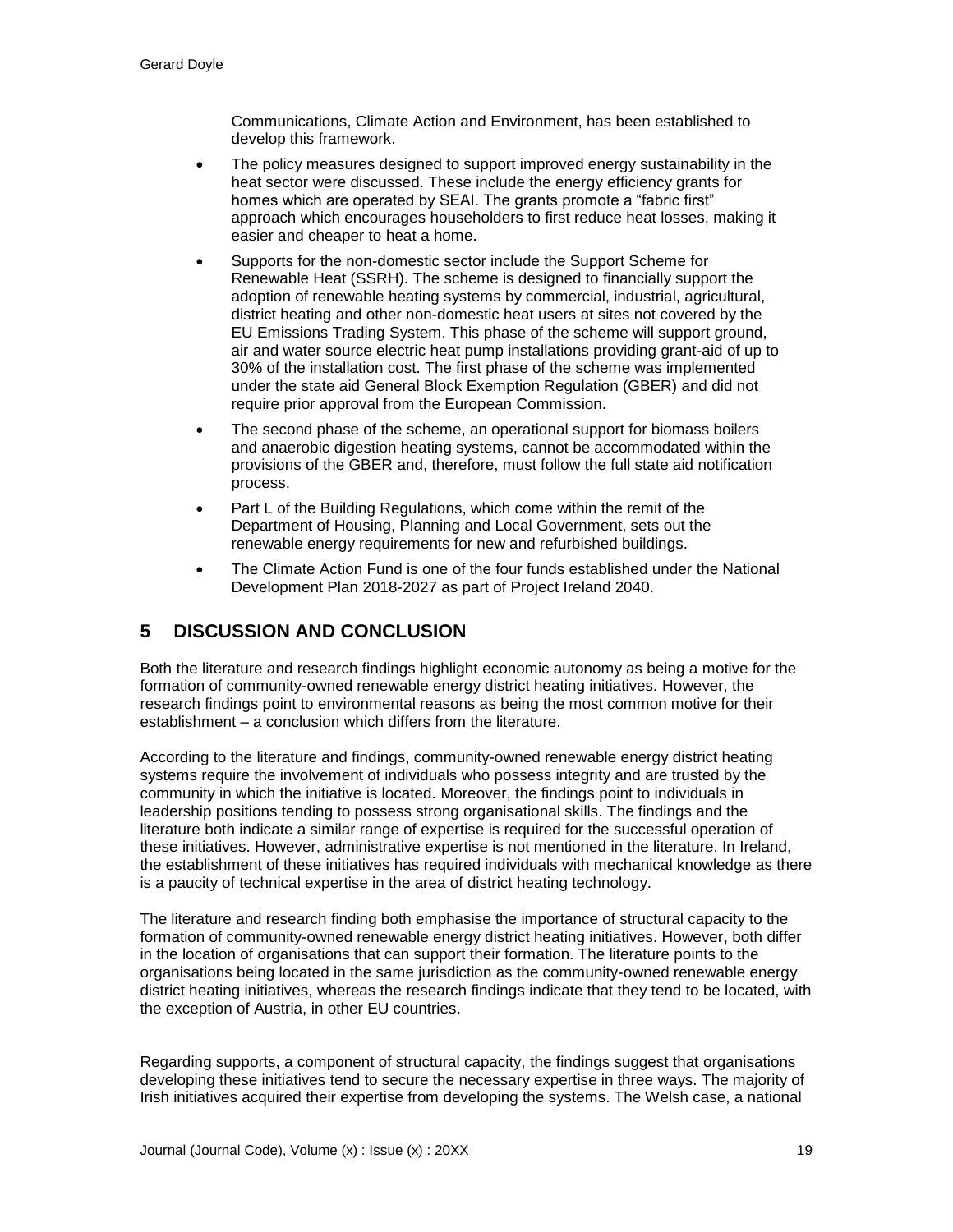voluntary organisation, is characterised by having a subsidiary company to provide the necessary expertise. The third approach, as pertains to Austria, entails the State resourcing a network of regional support agencies charged with supporting community organisations to develop these initiatives. According to the literature, the State tends to provide this support role, either directly or indirectly. Currently, there is a paucity of support structures to support the managers of community-owned renewable energy district heating systems to oversee the development of these initiatives and sustain them (Watson et al., 2020). Accordingly, managers of these entities need to be innovative and proactive. Notwithstanding managers possessing these attributes, the lack of supports can place managers of these initiatives under unnecessary pressure. Both the literature and the research findings highlight the importance of support agencies in the establishment and successful operation of community-owned renewable energy district heating systems. The findings state that, in Ireland, with the exception of the support provided by a small number of energy agencies, there is a dearth of support structures available to promoters of prospective community-owned renewable energy district heating initiatives. The situation in Austria is consistent with the literature which demonstrates the importance of support bodies which perform a critical role in the establishment and operation of community-owned renewable energy district heating systems. Indeed, recent research has highlighted the need for 'a "one-stop shop" to be established, where community energy groups can go for information, advice, and support, within an existing agency or a separate body' (Watson et al., 2020, p. 55). Similar to Austria, the other countries should develop support agencies, on a regional basis, to provide communities with the relevant expertise to be in a position to establish and maintain these initiatives. Indeed, the Austrian practice of not releasing grant funding to cover the capital costs associated with these initiatives, unless a community organisation engages the designated technical support agency, should be State policy in Ireland.

Unlike the literature, the research findings emphasise the critical nature of inclusive and effective community engagement to secure the support of residents in an area towards the installation of a community-owned district heating system. The research highlights how the lack of expertise in undertaking inclusive and effective community engagement processes can stymie the likelihood of projects gaining community support. This can ultimately lead to the projects not proceeding.

The literature points to the importance of citizens possessing values supportive of sustainability. In contrast, the research findings point to residents placing a significant value on economic development over values of sustainability.

The literature points to how policy at national levels can facilitate the development of a community-owned renewable energy district heating sector. The research findings indicate that policy in Ireland lags that of Austria and a number of other EU countries. However, forthcoming legislation in Ireland should enable the development of the sector. In line with the literature, local authorities could perform a leadership role in planning neighbourhoods so that they lend themselves to being heated by district heating systems. In Ireland, credit unions could provide the necessary capital to enable community and voluntary organisations to install renewable energy district heating systems. As Austria has over 2,000 community-owned renewable energy district heating systems, and other countries have fewer than 20 each, these countries can learn lessons from how Austria supports communities to establish and maintain these initiatives. In relation to the role of the State, grants towards the costs of the purchase of the boiler and installation of the pipe network are pivotal to community organisations being in a position to finance the construction of these initiatives. Austrian interviewees are of the opinion that heat subsidies are not sustainable. The State should also provide feasibility study funding to the promoters of these initiatives to provide evidence of the cost savings associated with these heating systems. The findings could then be used to convince residents of the benefits of supporting such initiatives.

Community-owned renewable energy district heating systems have to maintain an equilibrium between achieving their social mission and attaining financial sustainability (Mazzej, 2017). The research findings point to this requirement placing extra demands on both their governance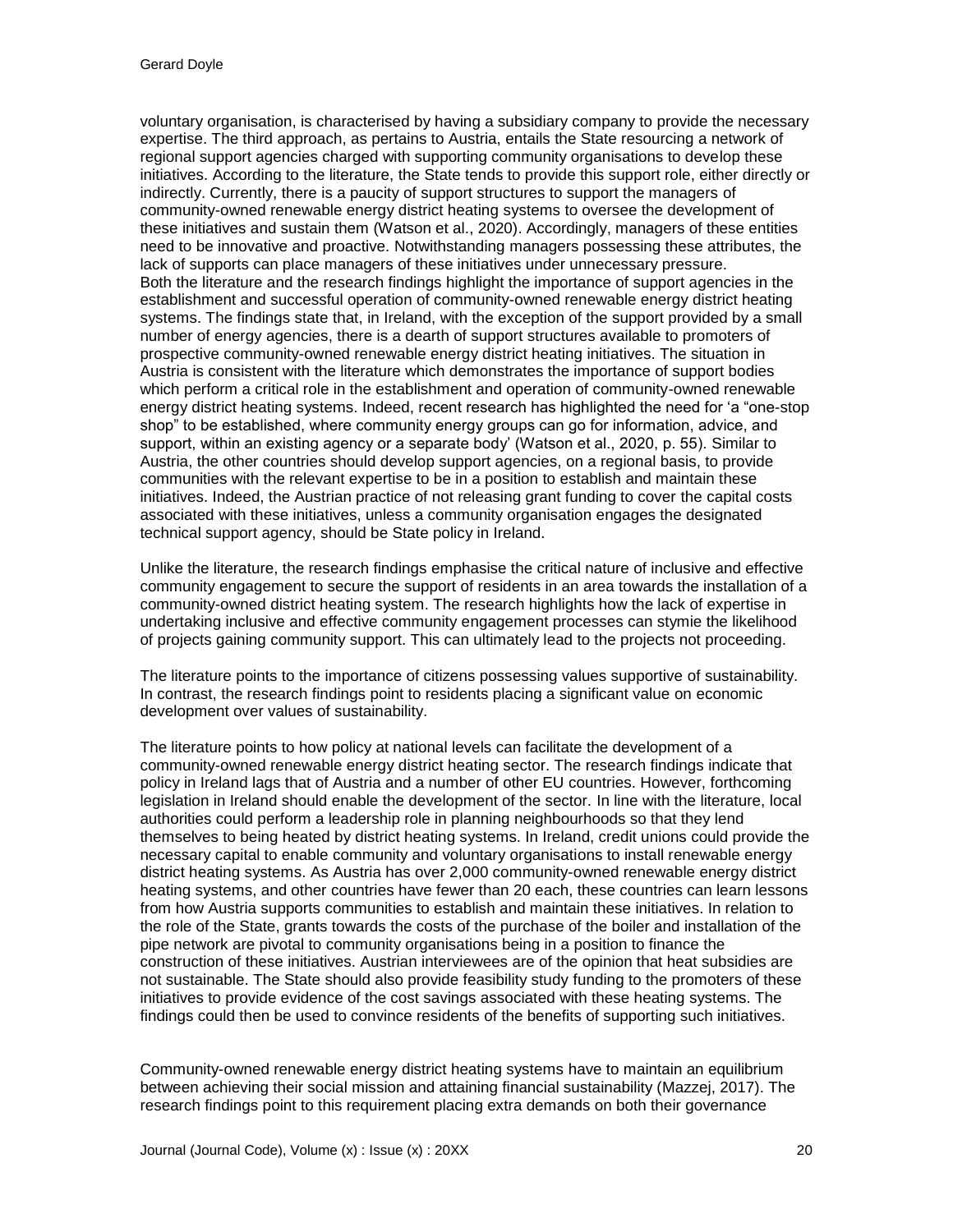structures and their management. In relation to the management of these entities, managers need to develop a financially sustainable business (Ridley-Duff & Bull, 2016). This requires them to be able to compile and interpret financial management accounts (Doherty et al., 2009). Moreover, managers of community-owned renewable energy district heating initiatives require particular expertise and attributes to manage these businesses successfully. In addition, they need to have the capacity to forge relationships with a range of stakeholders deemed critical to their initiative becoming sustainable and fulfilling their social mission (Ridley-Duff, 2009). The governance structures can find it difficult to recruit managers with the above range of skills, particularly in light of their inability to match the salaries offered to managers by their investorowned counterparts.

The research findings point to the inadequacy of mainstream theories of management in explaining the attributes and skills required by effective managers of reuse social enterprises (Murtagh, 2019). The implications for policy-makers is that leadership and management training for managers of investor-owned businesses is not sufficiently comprehensive to meet the range of skills and expertise required by managers of community-owned renewable energy district heating initiatives.

There is a wealth of research which outlines the societal benefits of renewable energy initiatives (Tahram, 2015). Therefore, it is incumbent on the Irish State to develop policies to assist communities to establish these initiatives. In particular, local authorities should include in their county development plans a policy to provide renewable heat via district heating systems. Each local authority should detail a strategy for this to be realised. Furthermore, these policy areas should include procurement, legislative reform including residential planning regulations, finance, and access to the national grid.

Finally, the research points to the economic motive as being deemed an important driver of residents embracing these initiatives. The introduction of a carbon tax at a level which would make heat from biomass-fueled initiatives comparable in price to heat derived from fossil fuels would be a significant step forward.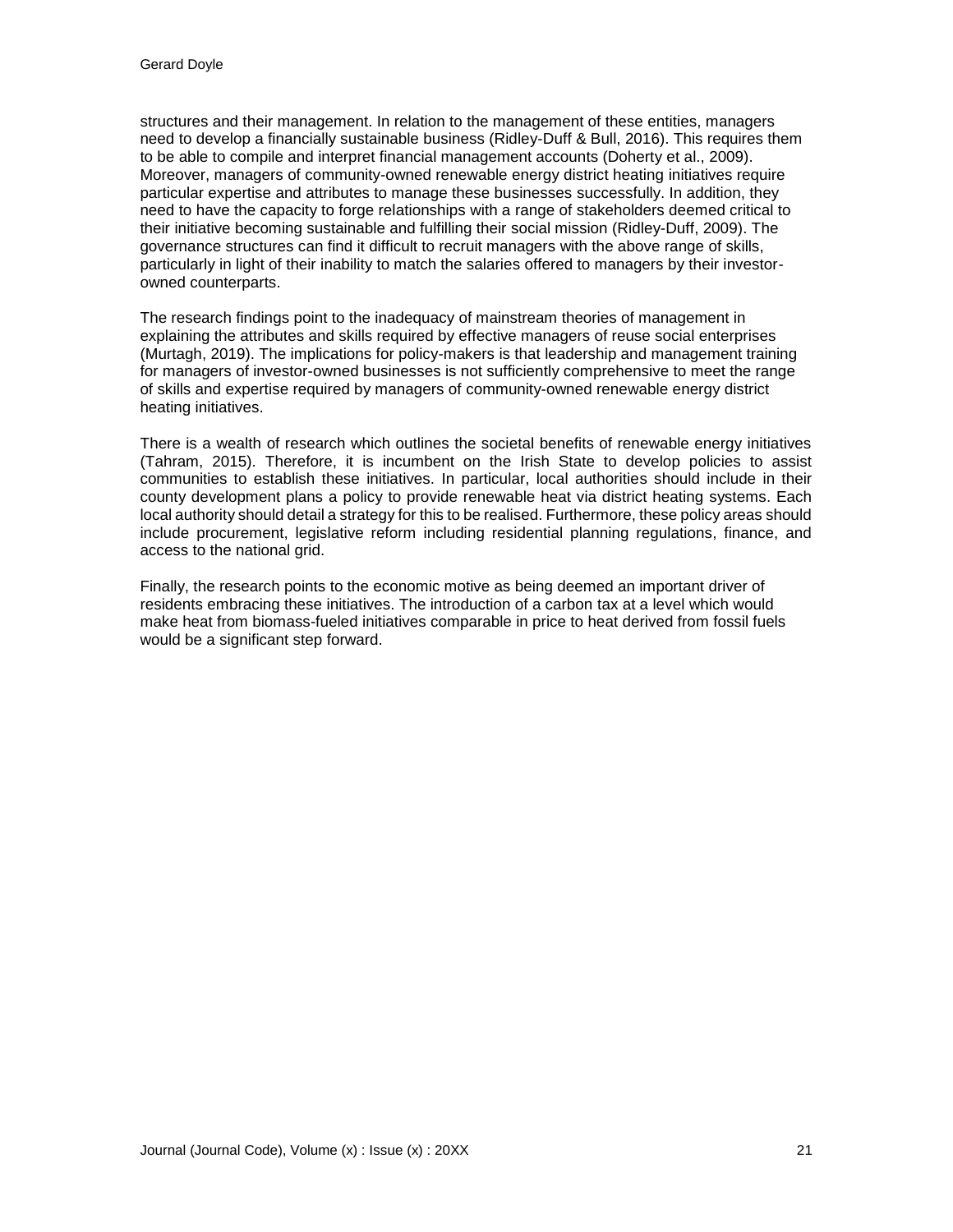# **6 REFERENCES**

Becker, S., Kunze, C., & Vancea, M. (2017). Community energy and social entrepreneurship: addressing purpose, organisation and embeddedness of renewable energy projects. *Journal of Cleaner Production,* 147, 25-36.<https://doi.org/10.1016/j.jclepro.2017.01.048>

Braun, V. & Clarke, V. (2006). Using thematic analysis in psychology. *Qualitative Research in Psychology*, 3(2), 77-10. [https://doi.org/10.1007/978-94-007-0753-5\\_3470](https://doi.org/10.1007/978-94-007-0753-5_3470)

Bryman, A. (2004). *Social Research Methods*. Oxford University Press

Burck, J., Marten, F., Bals C., & Höhne, N. (2017) *Climate Change Performance Index - Results 2018.* Climate Change Network International. [https://ccpi.org/download/the-climate-change](https://ccpi.org/download/the-climate-change-performance-index-2017/?doing_wp_cron=1634590396.8902668952941894531250)[performance-index-2017/?doing\\_wp\\_cron=1634590396.8902668952941894531250](https://ccpi.org/download/the-climate-change-performance-index-2017/?doing_wp_cron=1634590396.8902668952941894531250)

Chittum, A. & Østergaard, P.A. (2014). How Danish communal heat planning empowers municipalities and benefits individual consumers. *Energy Policy,* 74, 464-475. https://doi.org[/10.1016/J.ENPOL.2014.08.001](https://doi.org/10.1016/J.ENPOL.2014.08.001)

Connolly, S. (2002). Public Involvement in Local Agenda 21: The Impact of Local Authority Policy Processes. Unpublished PhD thesis, University of Sheffield[.](https://www.google.ie/url?sa=t&rct=j&q=&esrc=s&source=web&cd=&ved=2ahUKEwjq46O469TzAhXBRkEAHfUrAgQQFnoECAcQAQ&url=https%3A%2F%2Fccpi.org%2Fdownload%2Fthe-climate-change-performance-index-2017%2F&usg=AOvVaw2fS2PxskRd1eyTfis2gp7e)

Connolly, D. & Mathiesen, B. (2014). A technical and economic analysis of one potential pathway to a 100% renewable energy system. *International Journal of Sustainable Energy Planning and Management,* 1, 7-28. https://doi.org/10.5278/ijsepm.2014.1.2

Creswell, J. (2014). *Research Design: Qualitative, Quantitative and Mixed Method Approaches.* Sage Publications.

Department of Environment, Climate and Communications (DECC). (2021). *Climate Action Plan: Securing Our Future*. Government of Ireland.

[Doherty,](javascript:void(0);) B., [Foster,](javascript:void(0);) G., [Mason,](javascript:void(0);) G., [Meehan,](javascript:void(0);) G., [Rotheroe,](javascript:void(0);) N., & Royce, G. (2009). *Management for Social Enterprise*. Sage Publications.

Doyle, G. (2019). Socialising economic development in Ireland: Social enterprise an untapped resource. In C. Maher. (Ed.), *Value Creation for Small and Micro Social Enterprises*. (pp. 168- 187). IGI Global.

Emery, M. & Flora, F. (2006). Spiralling up: mapping community transformation with community capitals framework. *Journal of the Community Development Society*, 37(1), 19-35. https:// doi[:10.1080/15575330609490152](https://doi.org/10.1080/15575330609490152)

Feldman, M. (2005). Management and Public Management. *Academy of Journal Management*, 48(6), 958-960.<https://doi.org/10.5465/amj.2005.19573096>

Gartland, D. & Bruton, T. (2017). *A Guide to District Heating in Ireland.* Irish Bioenergy Association. https://www.irbea.org [› guide-district-heating](https://www.google.ie/url?sa=t&rct=j&q=&esrc=s&source=web&cd=&cad=rja&uact=8&ved=2ahUKEwjz76S46tTzAhWEUcAKHZJpBBwQFnoECAYQAQ&url=https%3A%2F%2Fwww.irbea.org%2Fguide-district-heating%2F&usg=AOvVaw1fKEDEu6lAxJ59T8lxFSao)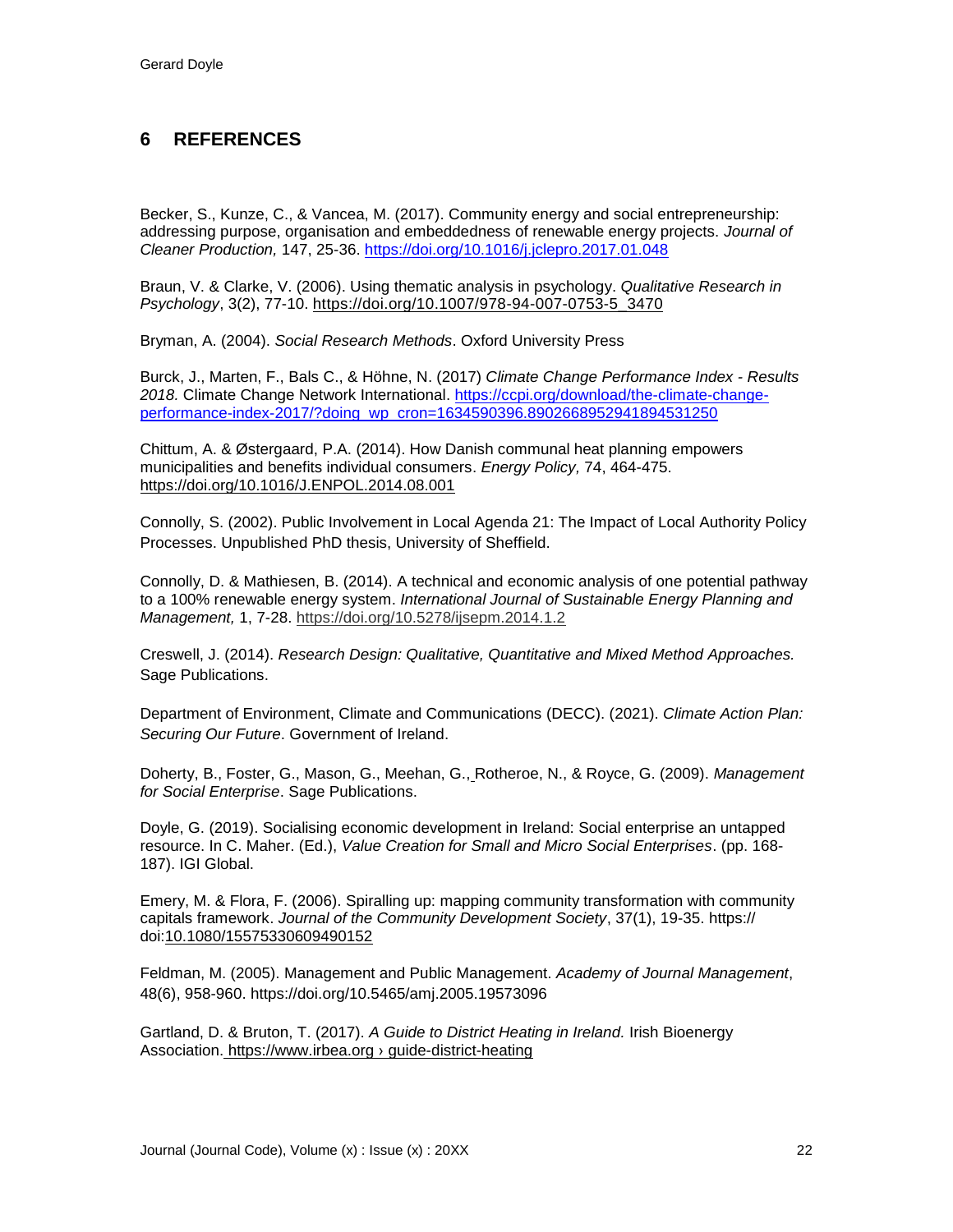Hain, JJ., Ault, G.W., Galloway, S.J., Cruden, A., & McDonald, J.R. (2005). Additional renewable energy growth through small-scale community-orientated energy policies. *Energy Policy,* 33, 1192-1212. <https://doi.org/10.1016/j.enpol.2003.11.017>

Howell, J. (2006). Intermediation and the role of intermediaries in innovation. *Research Policy,* 35(5), 715-728. [http://www.sciencedirect.com/science/article/pii/S0048-7333\(06\)00049-7](https://econpapers.repec.org/scripts/redir.pf?u=http%3A%2F%2Fwww.sciencedirect.com%2Fscience%2Farticle%2Fpii%2FS0048-7333%2806%2900049-7;h=repec:eee:respol:v:35:y:2006:i:5:p:715-728)

Hufen, J. & Koppenjan, J. (2015). Social renewable energy co-operatives: revolution in disguise. *Energy, Sustainability and Society*, 5(18). <https://doi.org/10.1186/s13705-015-0046-8>

Jacobs, M. (1995). Sustainable development, capital substitution and economic humility: a response to Beckerman. *Environmental Values,* 4, 57-68. https://www.jstor.org/stable/30301393

Kirby, P. (2010). *Celtic Tiger in Collapse – Maintaining the Weaknesses of the Irish Model.* Palgrave Macmillan.

Kirby, P. & O'Mahony, T. (2018). *The Political Economy of the Low-Carbon Transition: Pathways Beyond Techno-Optimism*. Palgrave Macmillan.

Koglin, T. (2009). Sustainable development in general and urban context: a literature review. Technical report, Lund University.

Leicester, P.A., Goodier, C.I., & Rowley, P. (2011). Evaluating the impacts of community renewable energy initiatives. in: Proceedings of the ISES Solar World Congress, 28<sup>th</sup> August-2<sup>nd</sup> September 2011, Kassel, Germany.

Magnusson, D. (2011). Between municipal and regional planning: the development of regional district heating systems in Stockholm from 1978 to 2010. *Local Environment,* 16, 319–337. https://doi.org/10.1080/13549839.2011.573472

Maldener, R. (2007). Innovation diffusion, public policy and local initiatives. The case of woodfuelled district heating systems in Austria. *Energy Policy,* 35(3), 1992-2008. <https://doi.org/10.1016/j.enpol.2006.06.010>

Mathiesen, B., Lund, B., & Karlsson, K. (2011). 100% renewable energy systems, climate mitigation and economic growth. *Applied Energy,* 88(2), 488-501. <https://doi.org/10.1016/j.apenergy.2010.03.001>

Mazzej, M. (2017). Different ways of dealing with tensions: practices of (re)negotiation in local social economies. *Social Enterprise Journal*, 13, 299-314, <https://doi.org/10.1108/SEJ-07-2016-0026>

McMurtry, J.J. (2018). Canadian community energy: policy, practice, and problems. In L. Holstenkamp & J. Radtke (Eds.), *Handbuch Energiewende und Partizipation*. (pp. 975996). Springer VS.

Meister, T., Schmid, B., Seidl, I., & Klagge, B. (2020). How municipalities support energy cooperatives: survey results from Germany and Switzerland. *Energy, Sustainability and Society*, 10(18), 1-20.<https://doi.org/10.1186/s13705-020-00248-3>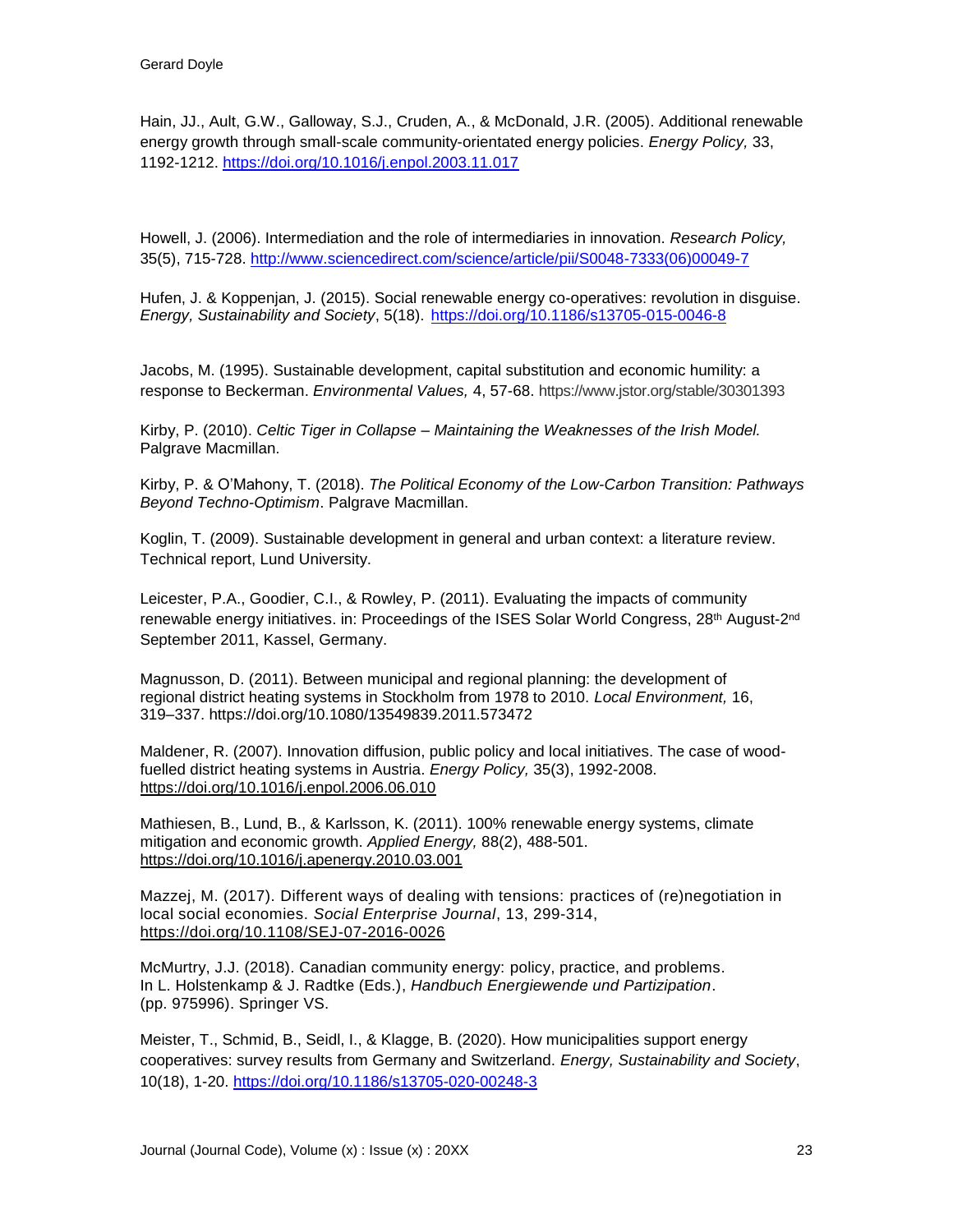Middlemiss, L. & Parrish, B.D. (2010). Building capacity for low-carbon communities: the role of grassroots initiatives. *Energy Policy*, 38, 7559–7566. <https://doi.org/10.1016/j.enpol.2009.07.003>

Mulugetta, Y., Jackson, T., & van der Horst, D. (2010). Carbon reduction at community scale. *Energy Policy*, 38, 7541-7545. <https://doi.org/10.1016/j.enpol.2010.05.050>

Mundaca, L., Busch, H., & Schwer, S. (2018). Successful low carbon energy transition at the community level? An energy justice perspective. *Applied Energy*, 218, 292-303. <https://doi.org/10.1016/j.apenergy.2018.02.146>

Murtagh, B. (2019). *Social Economics and Solidarity City.* Routledge.

Paiho, S. & Saastamoinen, H. (2018). [How to develop district heating in Finland?](https://ideas.repec.org/a/eee/enepol/v122y2018icp668-676.html) *[Energy Policy](https://ideas.repec.org/s/eee/enepol.html)*. 122, 668-676. https:// doi: 10.1016/j.enpol.2018.08.025

Parajuli, R. (2012) Looking into the Danish energy [system: lesson to be learned by other](https://ideas.repec.org/a/eee/rensus/v16y2012i4p2191-2199.html)  [communities.](https://ideas.repec.org/a/eee/rensus/v16y2012i4p2191-2199.html) *[Renewable and Sustainable Energy Reviews](https://ideas.repec.org/s/eee/rensus.html)*, 16(4), 2191-2199. <https://doi.org/10.1016/j.rser.2012.01.045>

Pringle, R. (2015). *Moving Towards Whole Settlement Energy Self-Sufficiency in Rural Communities*. Unpublished PhD dissertation, Newcastle University.

Rakos, C. (2001). The deployment of biomass district heating in Austria. in M. Kliman (Ed.), *Developing Markets for New Energy Technologies: A Review of the Case Studies from the Market Barrier Perspective*. CD-Rom appendix in IEA, Creating Markets for Energy Technologies, OECD.

Ridley-Duff, R. (2009). Co-operative social enterprises: company rules, access to finance and management practice. *Social Enterprise Journal*, 5(1), 50-68. DOI[:10.1108/17508610910956408](https://doi.org/10.1108/17508610910956408)

Ridley-Duff, R. & Bull, M. (2016). *Understanding Social Enterprise: Theory and Practice.* Sage.

Robbins, C., & Rowe, J. (2002). Unresolved responsibilities: Exploring local democratisation and sustainable development through a community-based waste reduction initiative. *Local Government Studies*, 28(1), 37-58. <https://doi.org/10.1080/714004128>

Roby, H. & Dibb, S. (2019). Future pathways to mainstreaming community energy. *Energy Policy*, 135, 111020.<https://doi.org/10.1016/j.enpol.2019.111020>

Roseland, M. (2000). Sustainable community development: integrating environmental, economic and social objectives. *Progress in Planning*, 54, 73-132. DOI: [10.1016/S0305-9006\(00\)00003-9](https://doi.org/10.1016/S0305-9006%2800%2900003-9)

Savaresi, A. (2019). The rise of community energy from grassroots to mainstream: the role of law and policy. *Journal of Environmental Law*, 31(3), 487-510. <https://doi.org/10.1093/jel/eqz006>

Seyfang, G. (2007). Growing sustainable consumption communities - the case of local organic food networks. *International Journal of Sociology,* 27(3/4), 120-134. https://doi.org. [10.1108/01443330710741066](https://doi.org/10.1108/01443330710741066)

Seyfang, G., Hielscher, S., Hargreaves, T., Martiskainen, M., & Smith, A. (2014). A grassroots sustainable energy niche? Reflections on community energy in the UK. *Environmental Innovation and Societal Transitions,* 13, 21-24. [https://doi.org/10.1016/j.eist.2014.04.004.](https://doi.org/10.1016/j.eist.2014.04.004)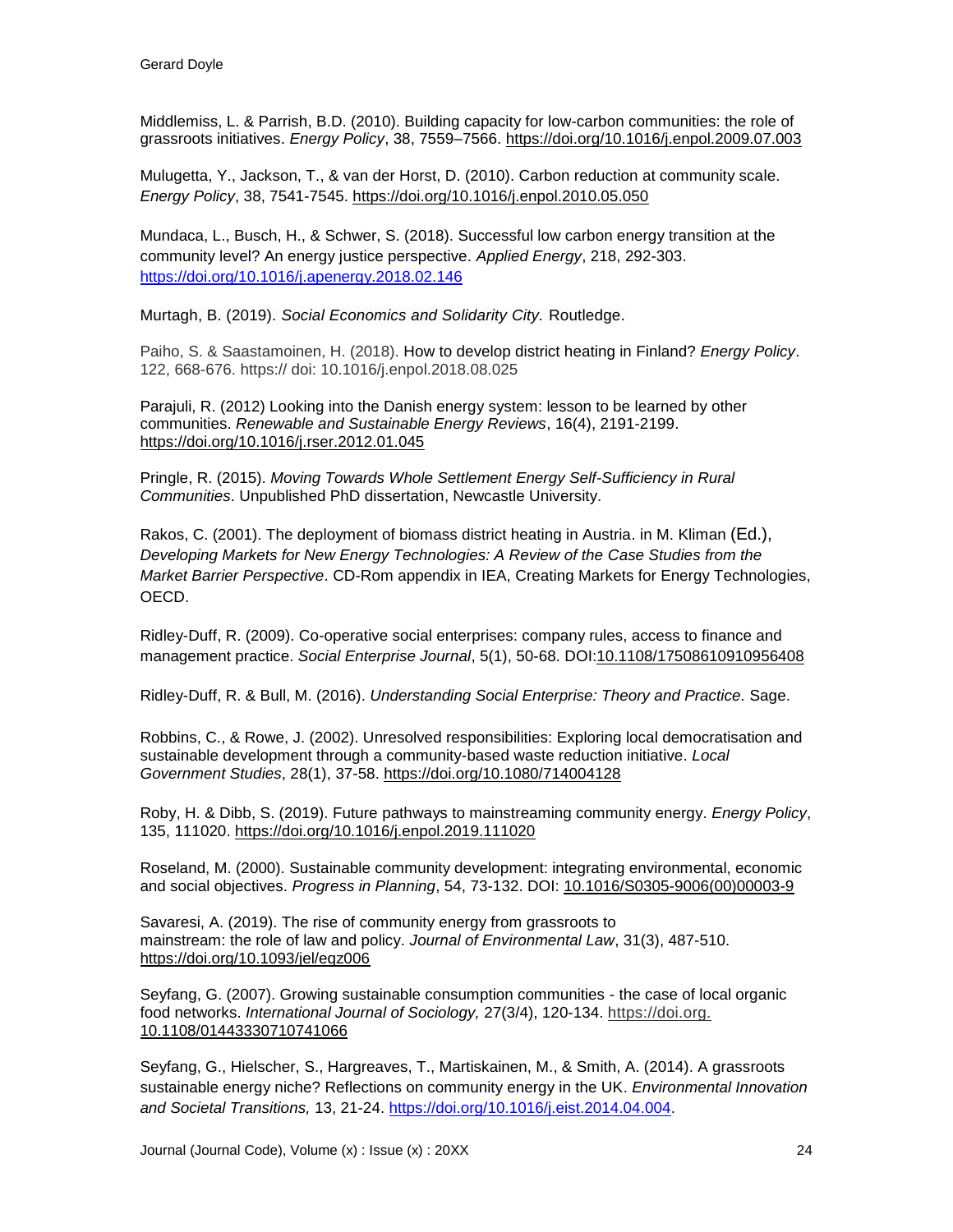Sperling, K. (2017). How does a community energy project succeed in practice? The case of the Samso renewable energy island. *Renewable Sustainable Energy Review*, 71, 884-897. http://doi: 10.1016/j.rser.2016.12.116

Sperling, K., Hvelplund, F., & Mathuesen, B. (2011). Centralisation and decentralisation in strategic municipal energy planning in Denmark. *Energy Policy,* 39, 1338-1351. DOI[:10.1016/j.enpol.2010.12.006](http://dx.doi.org/10.1016/j.enpol.2010.12.006)

Sustainable Energy Authority of Ireland (SEAI). (2017). *Energy in Ireland: 2017 Report.* SEAI.

Tahram, R. (2015). Renewable energy co-operatives: a review of demonstrated impacts. *Journal of Entrepreneurial and Organisational Diversity,* 4(1),104-120. http://dx.doi.org/10.5947/jeod.2015.006

Thollander, P. & Dotzauer, E. (2010). An energy efficiency program for Swedish industrial smalland medium-sized enterprises. *Journal of Cleaner Production,* 18 (13), 1339-1346. <https://doi.org/10.1016/j.jclepro.2010.04.020>

Van der Horst, D. (2008). Social enterprise and renewable energy; Emerging initiatives and communities of practice. *Social Enterprise Journal,* 4(3), 171-185. DOI[:10.1108/17508610810922686](http://dx.doi.org/10.1108/17508610810922686)

Van der Waal, E.C. (2020). Local impact of community renewable energy: a case study of an Orcadian community-led wind scheme. *Energy Policy*, 138, 111193. <https://doi.org/10.1016/j.enpol.2019.111193>

Walker, G.P. (2008). What are the barriers and incentives for community-owned means of energy production and use? *Energy Policy, 36 (*12), 4401-4405. <https://doi.org/10.1016/j.enpol.2008.09.032>

Walker, G., Devine-Wright, S., Hunter, S., Evans, B., & High, H. (2010). Trust and community: exploring the meanings, contexts and dynamics of community renewable energy. *Energy Policy,* 38, 2655-2633. https://doi[:10.1016/J.ENPOL.2009.05.055](https://doi.org/10.1016/J.ENPOL.2009.05.055)

Walker, G., Hunter, S., Devine-Wright, P., Evans, R., & Fay, H. (2007). Harnessing community energies: explaining and evaluating community- based localism in renewable energy policy in the UK. *Global Environmental Politics,* 7(2), 64-82. https://doi[:10.1162/glep.2007.7.2.64](https://doi.org/10.1162/glep.2007.7.2.64)

Watson, C., Boyle, E., Mullally, G., & Ó Gallachóir, B. (2020). *Responding to the Energy Transition in Ireland: The Experience and Capacity of Communities,* (Report 337). Environmental Protection Agency. [https://www.epa.ie/publications/research/climate-change/research-337](https://www.epa.ie/publications/research/climate-change/research-337-responding-to-the-energy-transition-in-ireland-the-experience-and-capacity-of-communities.php) [responding-to-the-energy-transition-in-ireland-the-experience-and-capacity-of-communities.php](https://www.epa.ie/publications/research/climate-change/research-337-responding-to-the-energy-transition-in-ireland-the-experience-and-capacity-of-communities.php)

Wirth, S. (2014). Communities matter: institutional preconditions for community renewable energy. *Energy Policy*, 70, 236-246.<https://doi.org/10.1016/j.enpol.2014.03.021>

Yin, R. (2018). *Case Study Research: Design and Methods.* Sage Publishing.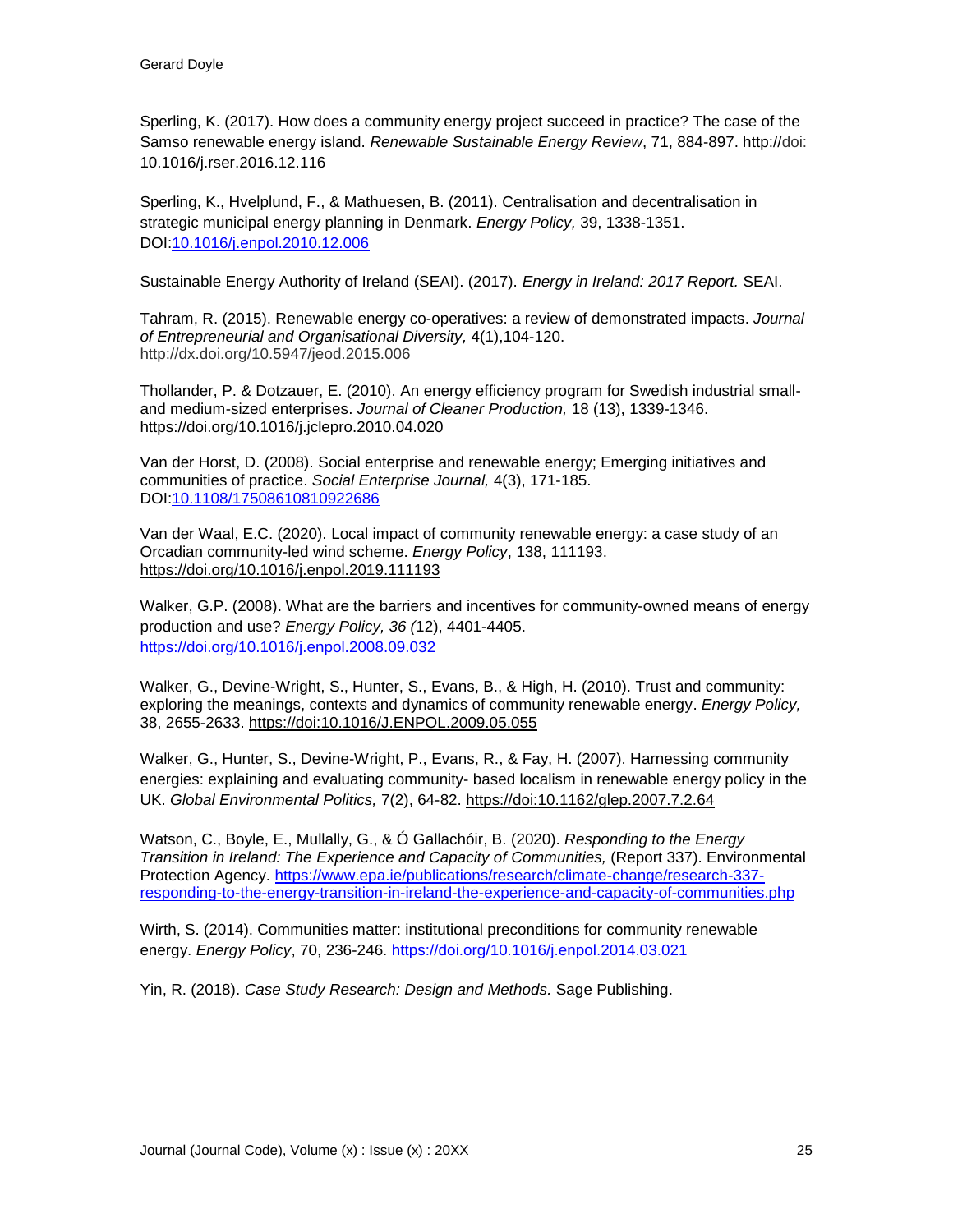# **APPENDIX**

The questions posed to the principals and individuals involved in community-owned renewable energy district heating initiatives and systems were:

- How did the idea for a renewable energy district heating system come about?
- What were the motivating factors for individuals to develop a renewable energy district heating system in your locality?
- What is the primary focus of the renewable energy district heating system (economic, education regarding environment, ecological)?
- What were the essential skills/expertise required to transform the idea for a renewable energy district heating system from a concept to generating energy?
- What were the resources required to establish the renewable energy district heating system?
- Did you require resources and supports from outside your community? If so, what were they? Where did you source them? How did you source them?
- What were the challenges encountered in establishing the renewable energy district heating system? How were these overcome?
- Has a formal organisational structure been developed? Could you outline the structure? What were the reasons for opting for this structure?

The questions posed to the civil servants in Ireland, Northern Ireland, Scotland, and Wales were:

- What areas of expertise do you consider the founders of community-owned renewable energy district heating system, in your country, require to establish their district heating systems? What, if any, do you consider to be the shortcomings in expertise and capacity amongst the founding members of community-owned district heating systems in Ireland?
- Does your (relevant country mentioned) Government resource the provision of supports to community-owned renewable energy district heating initiatives? If so, what resources or support are provided to community-owned renewable energy district heating systems?
- What are the reasons for your government allocating resources for the provision of support to the principals of community-owned renewable energy district heating systems?
- What are the gaps in supports and resources, if any, for community-based renewable energy district heating systems, in your country (relevant country mentioned), to be in a position to become sustainable?
- What organisation(s) is best placed to address these gaps in supports and provide these resources?
- What is/are the key policy/policies that currently support the establishment of community-based district heating systems in (relevant country mentioned)?
- What additional policy/policies or aspect of the regulatory framework do you believe, if introduced, would augment the capacity of communities to develop successful renewable energy district heating systems in (relevant country mentioned)?
- Are there any additional supports that need to be introduced to assist communities to establish community-owned renewable energy district heating systems in (relevant country mentioned)?

The trigger questions were piloted with two individuals with expertise in the field.